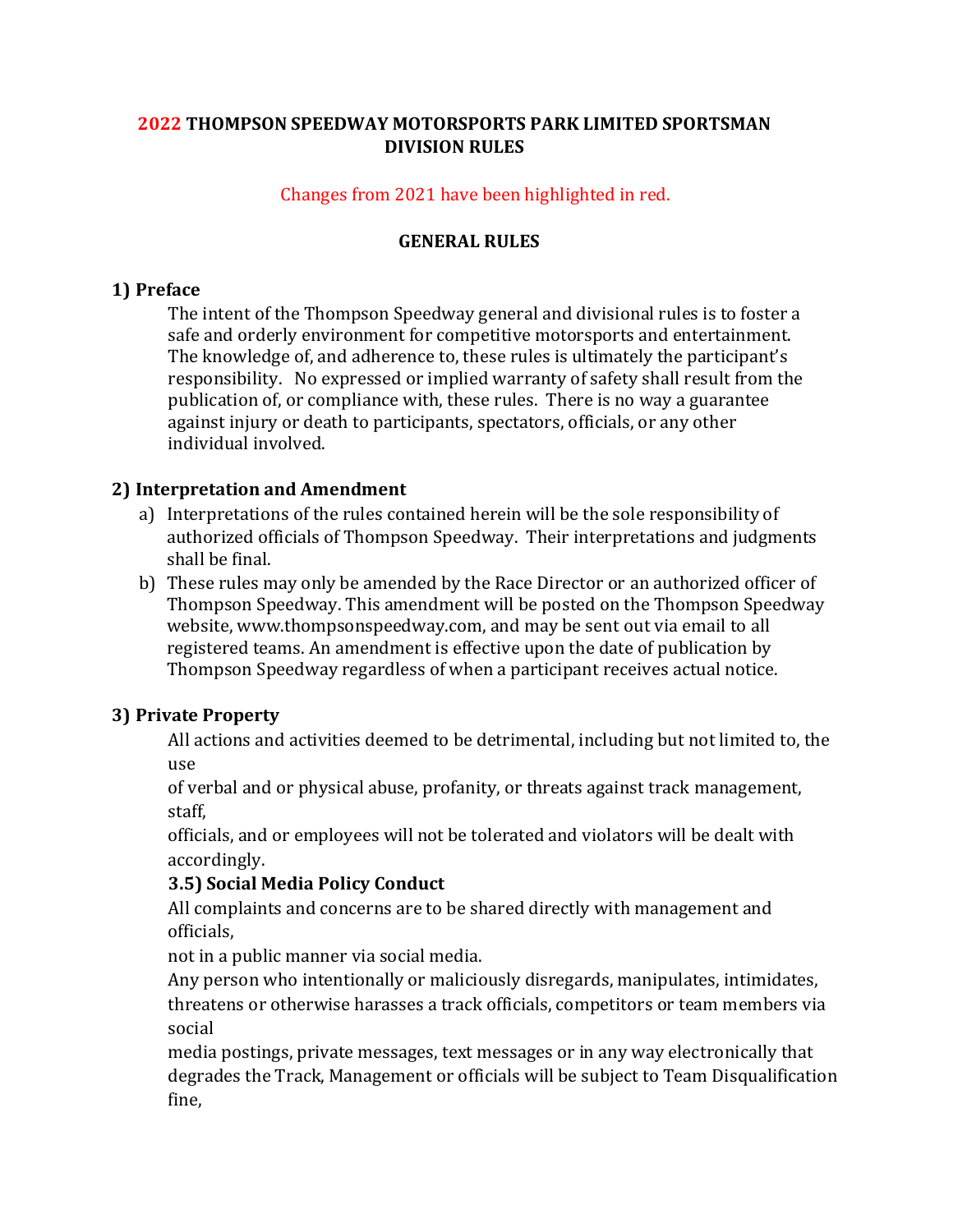suspension and or other actions determined by track management. Financial penalty to

be determined by track management.

# **4) Injuries on Thompson Speedway Property**

Any participant involved in an accident while on the premises must report all known injuries to a Thompson Speedway Official before leaving the facility (if the individual is able to make such a report). If the participant is unable to report, the crew chief or parent/guardian shall make such report. The appropriate injury report form must be filled out and returned to Thompson Speedway.

# **5) Safety**

a) Competitors are solely and directly responsible for the safely of their race cars and racing

equipment and are obligated to perform their duties (whether as a car owner driver or crew members) in a manner designed to minimize to the degree possible the risk of injury to themselves and others.

- b) A full fire suit made of double-layered, Nomex material, clean and in good condition is mandatory. Fire retardant gloves and shoes are mandatory and must be worn during all on-track activities. All safety equipment must be SFI rated.
- c) All safety equipment (gloves, helmets, seats, etc.) must be approved by Thompson Speedway Officials.
- d) SA2005 or newer rated helmets are mandatory for all motor vehicle events. Fullface helmets are mandatory.
- e) All cars must have a battery cutoff switch on the driver's right side crossbar or in the dash board area. It must be within reach of the driver and be accessible to safety crews from both the left and right sides.
- f) An aluminum racing seat is mandatory. The driver's seat must appear as close to stock position as possible and must be securely fastened (bolted, not tack welded) to the roll cage and frame members and not to floorboards. The driver's seat cannot be further back than the trailing edge of the door.
- g) Seat belts must be a minimum five-point, two (2.0) inch wide system with a metalto-metal central quick release latch. All five (5) points must be securely mounted by manufacturer's specifications and must be approved by Thompson Speedway Officials. Belts must be no older than three (3) years from the date of manufacture or no older than the date of expiration and be SFI certified. Belts with visible wear and/or tears will not be permitted.
- h) A head and neck restraint system (i.e. HANS, Hutchens, or similar) is mandatory.
- i) Smoking is not allowed in the racecar, inspection area, in any buildings, or near the Sunoco fuel station.

# **6) Driver Eligibility**

a) Drivers must be minimum 14 years of age and receive Thompson Speedway approval.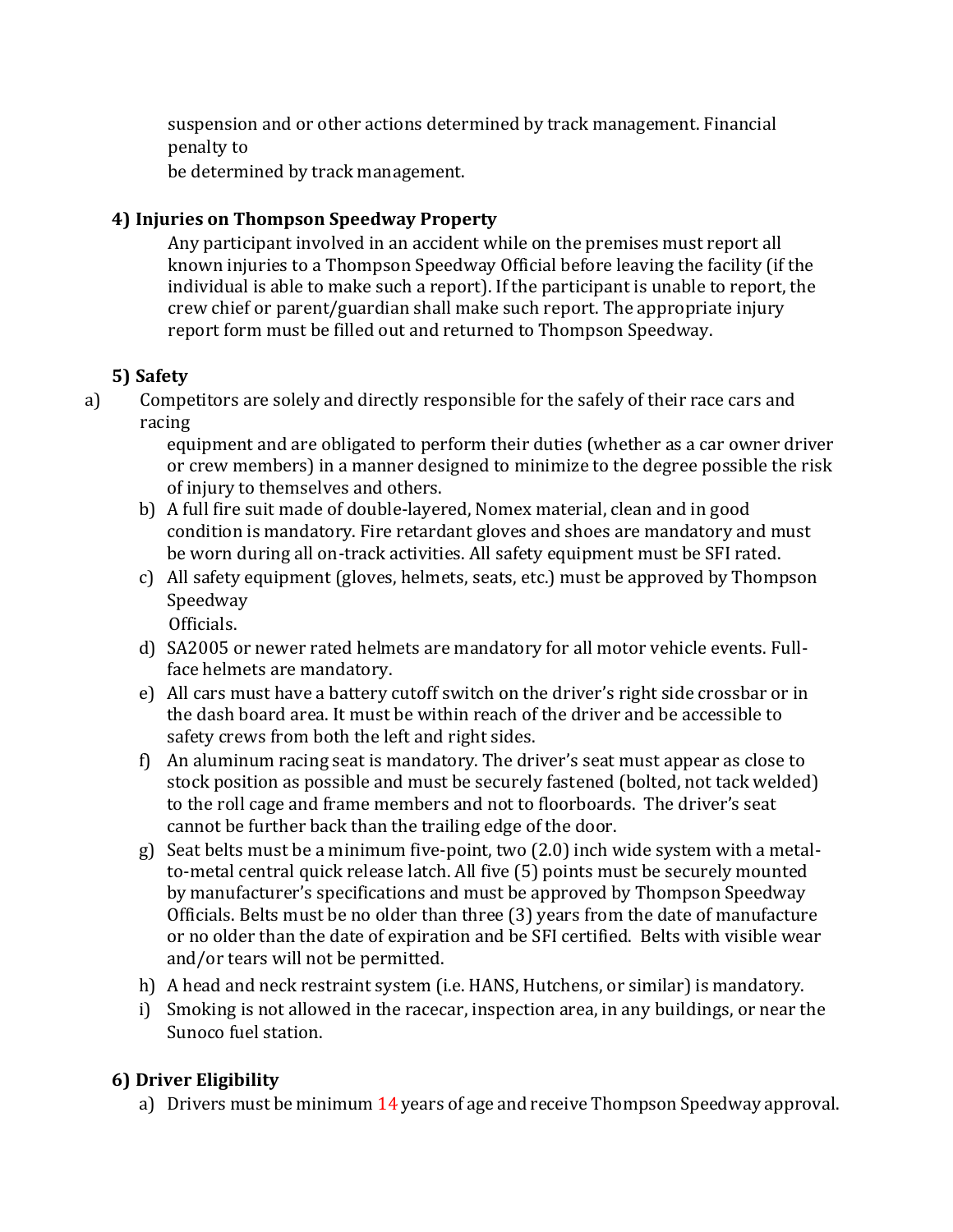b) In order to participate in any on-track activity, a driver must be signed in with the handicapper.

# **7) Rookie of the Year Eligibility**

- a) All rookie contenders must apply for eligibility. Eligibility shall be determined by Thompson Speedway Officials, and all decisions shall be final.
- b) In order to be eligible, a driver must have competed in less than 30% of the division's races in previous seasons.
- c) When determining the award winner, sportsmanship and cooperation are weighted just as equally as where a driver finishes in the Championship Point Standings.

# **8) Contingencies**

- a) Contingency Sponsors are a valuable part of the Thompson Speedway program.
- b) Contingency stickers must be displayed for either product or monetary consideration. Each division will be notified as to what stickers are required to be eligible for contingency awards. In particular, the decals must be placed on the car so as to be visible from the grandstands as well as in photos of the racecar.

# **9) Car Numbers & Decals**

- a) All car numbers must be registered and approved by Thompson Speedway. No three digit numbers will be permitted, nor will letters be approved as part of a car number.
- b) All cars numbers must be at least 18" tall on both doors and on the roof. Roof numbers should be grandstand-facing from the backstretch.
- c) All lettering/decals/signs must meet the approval of the Thompson Speedway Officials.
- d) Thompson Speedway Officials may use their discretion in requesting color changes due to poor visibility and scoring issues.

# **10) Official Vendors**

New England Racing Fuel 271 Spielman Highway Burlington, CT 06013 (860) 673-9555

Racing Electronics (Shawn Waddell) 12 Nod Road Plainville, CT 06062 (860) 573-8821

My Laps America **Hoosier Tire East** 32 Highlands Parkway, Suite 104 56 Loomis Street Smyrna, GA 30082 Manchester, CT 06042 (678) 816-4000 (860) 646-9646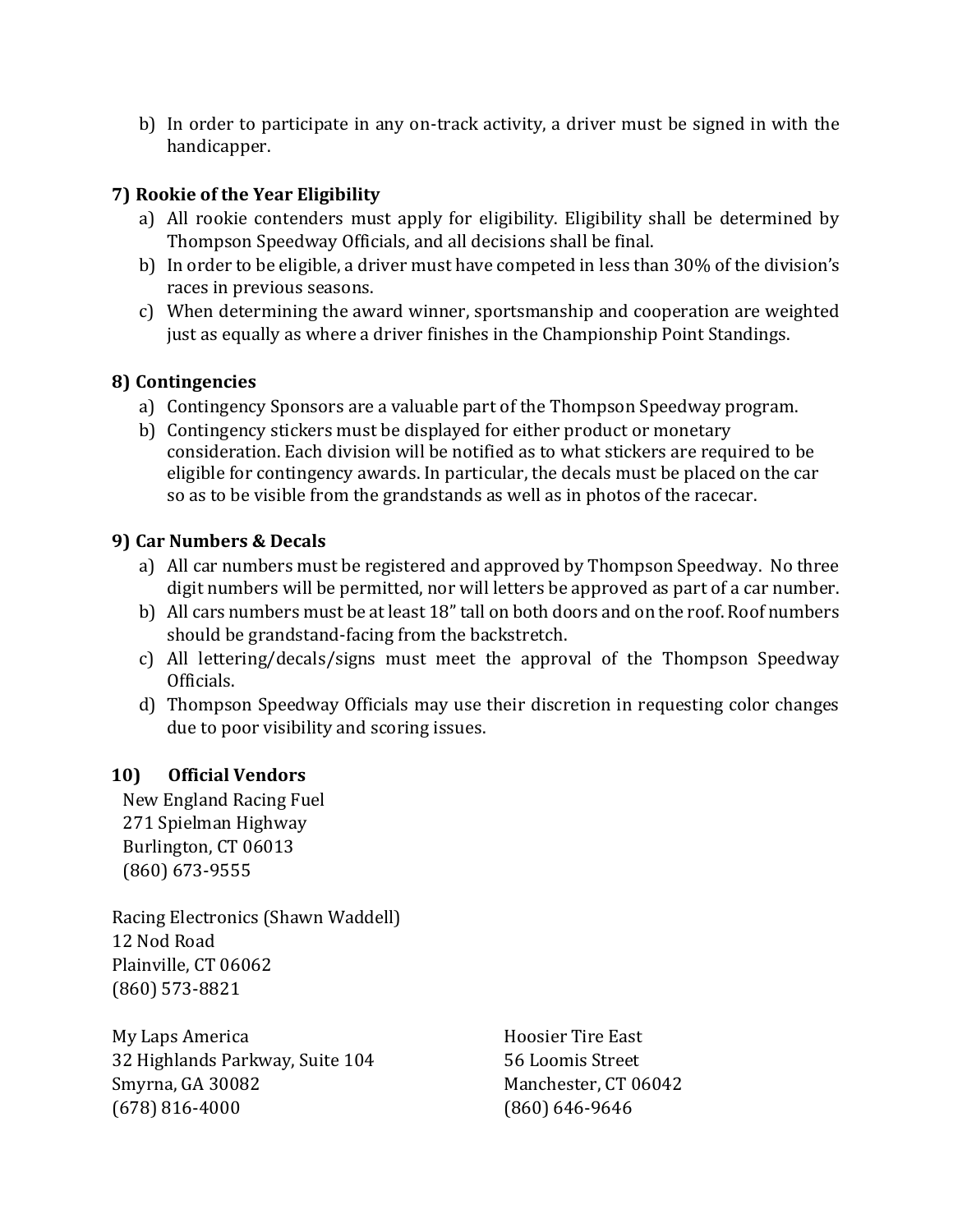# **11) Thompson Speedway Championship Points System**

Drivers will earn points based on finishing position in both the heat and feature races. The number of points earned for each finishing position is listed below.

Heat Races

| <b>Position</b> | <b>Points</b> |
|-----------------|---------------|
| 1               | 5             |
| 2               | 4             |
| 3               | 3             |
| 4               | 2             |
| ς               |               |

Feature Races

| <b>Position</b> | <b>Points</b> | <b>Position</b> | <b>Points</b> |
|-----------------|---------------|-----------------|---------------|
| 1               | 50            | 2               | 48            |
| 3               | 46            | 4               | 44            |
| 5               | 42            | 6               | 40            |
| 7               | 38            | 8               | 36            |
| 9               | 34            | 10              | 32            |
| 11              | 30            | 12              | 28            |
| 13              | 26            | 14              | 24            |
| 15              | 22            | 16              | 20            |
| 17              | 18            | 18              | 16            |
| 19              | 14            | 20              | 12            |
| 21              | 10            | 22              | 8             |
| 23              | 6             | 24              | 4             |

Any driver finishing 25<sup>th</sup> or after will be awarded two (2) Championship points.

## **12) Paddock & Pit Road Rules**

- a) Jack Stands
	- i) Racing jack stands with flat bottoms are mandatory (Exhibit 1).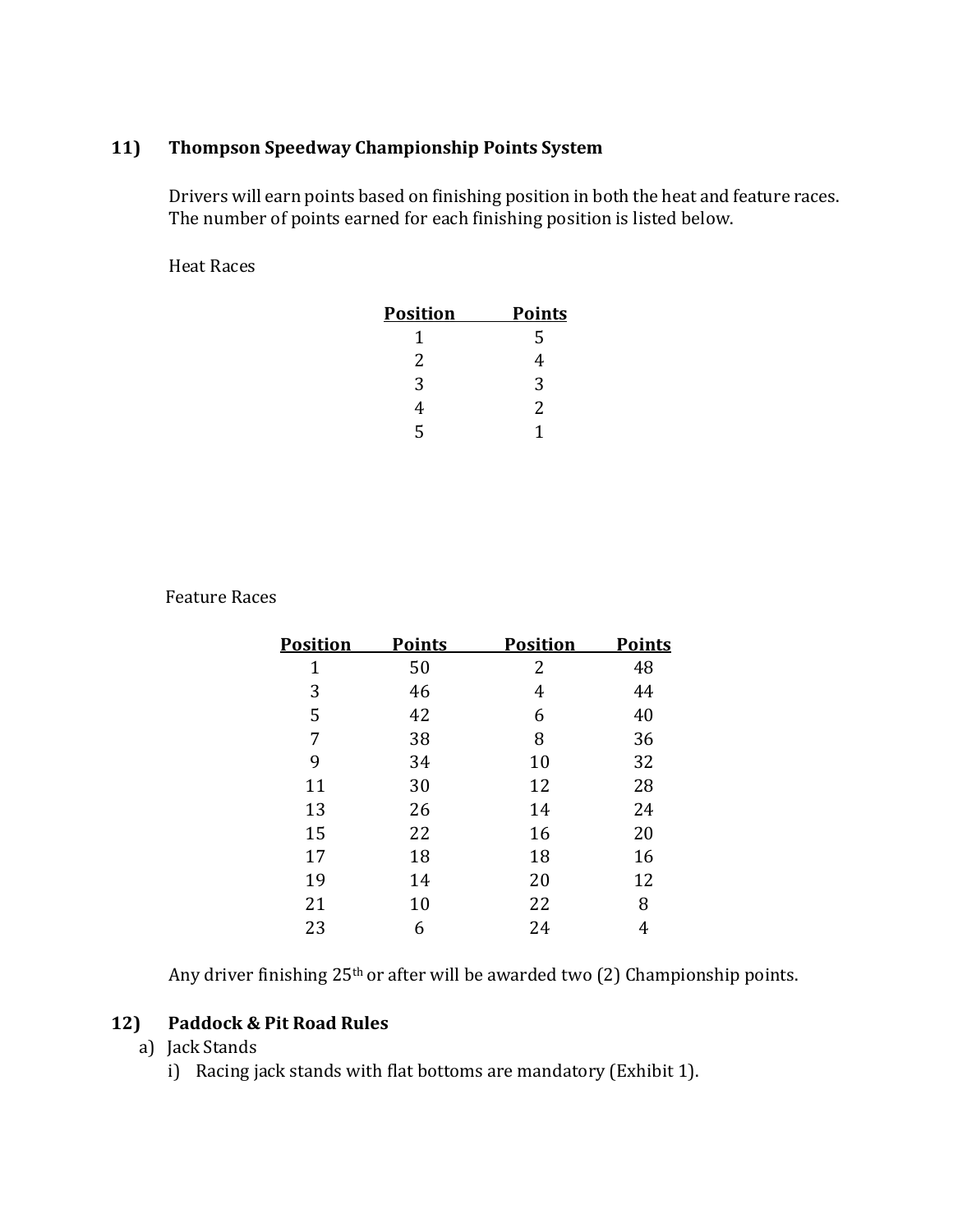- ii) Jack stands must be used under any vehicle that is jacked up and being worked on, except for routine tire changes on pit road.
- b) Motorized Vehicles
	- i) The use of motorized or non-motorized personal transportation (scooters, bikes, golf carts, etc) is not permitted in the Grandstand, Paddock or Infield areas. Thompson Speedway may grant use of such vehicles for handicapped persons, subject to prior approval and limitations.
	- ii) Motorized (electric or engine) pit or equipment carts are not permitted.
- c) It is the sole responsibility of the participants to dispose of hazardous waste in a way that is environmentally conscious and respectful.
- d) Narcotics and firearms of any kind are not permitted to be brought onto Thompson Speedway property. Additionally, alcohol is not permitted in the paddock area.
- e) Smoking is not allowed in the inspection area, in any buildings, or near the Sunoco fuel station.
- f) No one is permitted to ride as a passenger inside of, or on, a racecar. Additionally, no one is permitted to ride on the side of a truck or trailer.
- g) Pit Road
	- i) Pit procedures will be in full effect.
	- ii) Cars exiting pit road must obey the instruction of the stop and go official.
	- iii) No fueling or fuel containers will be permitted on pit road or in the infield.
- iv) No Thompson Speedway Official is permitted to work on a racecar.
	- h) Any and all illegal parts will be confiscated and not returned in conjunctions with other penalties.

All parts confiscated will be held by TSMP Management.

# **RACE PROCEDURES**

# **1) Electronic Devices**

- a) Cell phones and personal electronic devices are not permitted in race cars.
- b) Recording devices of any type (audio, video, GoPros, etc.) are prohibited without prior written consent by Thompson Speedway Officials. The number of recording devices and location will be determined Thompson Speedway Officials.

# **2) Handicapping & Qualifying**

- a) Thompson Speedway will announce the handicapping and qualifying procedures for an event at the pre-race driver's meeting**.**
- b) If, in the opinion of Thompson Speedway officials, a driver is not prepared to start in his/her assigned qualifying position, officials may re-assign the driver an appropriate starting position.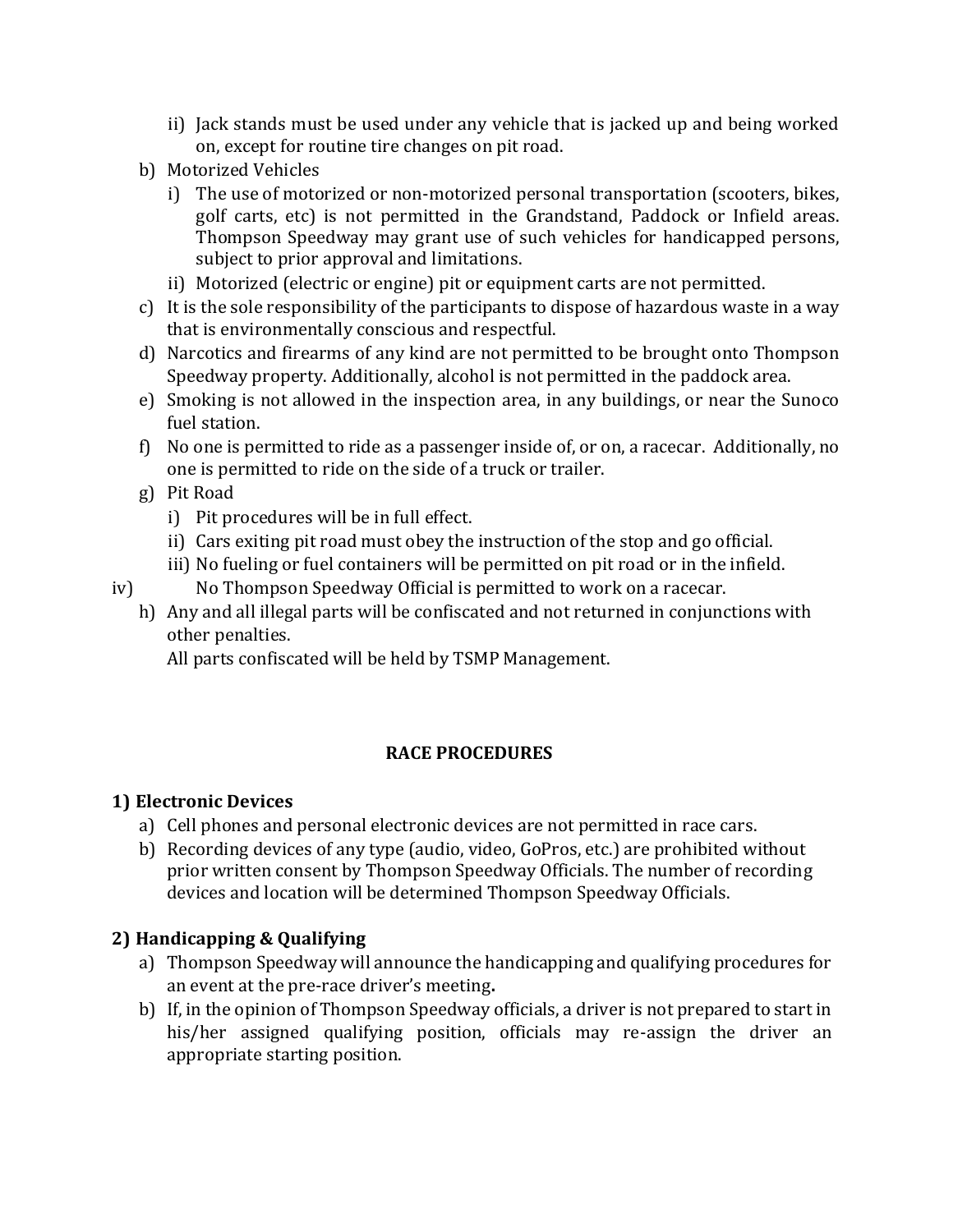# **3) Scoring**

- a) All scoring will be done by transponder. Finishing positions will be determined in order of the cars that complete the most number of laps in the least amount of time.
- b) Transponder must be mounted in accordance with the diagram in Exhibit 2.
- c) Transponders are required to be on the cars at all times.

# **4) Scanners**

- a) Two-way radios are not permitted.
- b) Drivers must monitor the race control frequency (464.500) through the use of a scanner, Raceiver, or similar device; and comply with all requests from race control.

# **5) Green Flag (Starts & Restarts)**

- a) Once the one-to-go signal has been given there will be no weaving.
- b) The green flag indicates the start or restart of racing conditions.
- c) Thompson Speedway Officials will signify one (1) lap to go, a lap before the green flag will again be displayed.
- d) On the initial start, all drivers must stay in line and not advance position until they cross the start finish line.
- e) All restarts will be double-file unless indicated otherwise by race control.
- f) On all starts and restarts, the leader shall have lane choice. The leader must make his/her commitment by the time they reach the start/finish line to begin the one-togo lap. Once a driver commits to a lane, no changing will be permitted.
- g) All starts and restarts shall be made within a designated zone on the racetrack. The leader of the race will control the restart within the designated restart zone. If the leader does not start, or restart, by the time he/she reaches the exit of the zone, the starter will start, or restart, the race.

# **6) Yellow Flag (Caution Period)**

a) The yellow flag/light signifies a caution period. The yellow flag will be displayed and the caution

(yellow) lights illuminated immediately following any cause for the caution period. ALL CARS MUST REDUCE THEIR SPEED TO A CAUTIOUS PACE, maintain their respective track position independently and form a single line behind the lead car, allowing the caution vehicle to pull out in front.

- b) If a driver's car is damaged and requires assistance to be removed from the racetrack, the driver should remain in his/her car unless requested to disembark from the racecar by an official, he/she is imminent danger, or if he/she is reporting to the ambulance. The driver of any car being towed off the racetrack must report to the ambulance for evaluation.
- c) There will be no passing the caution vehicle unless instructed to do so by a Thompson Speedway Official.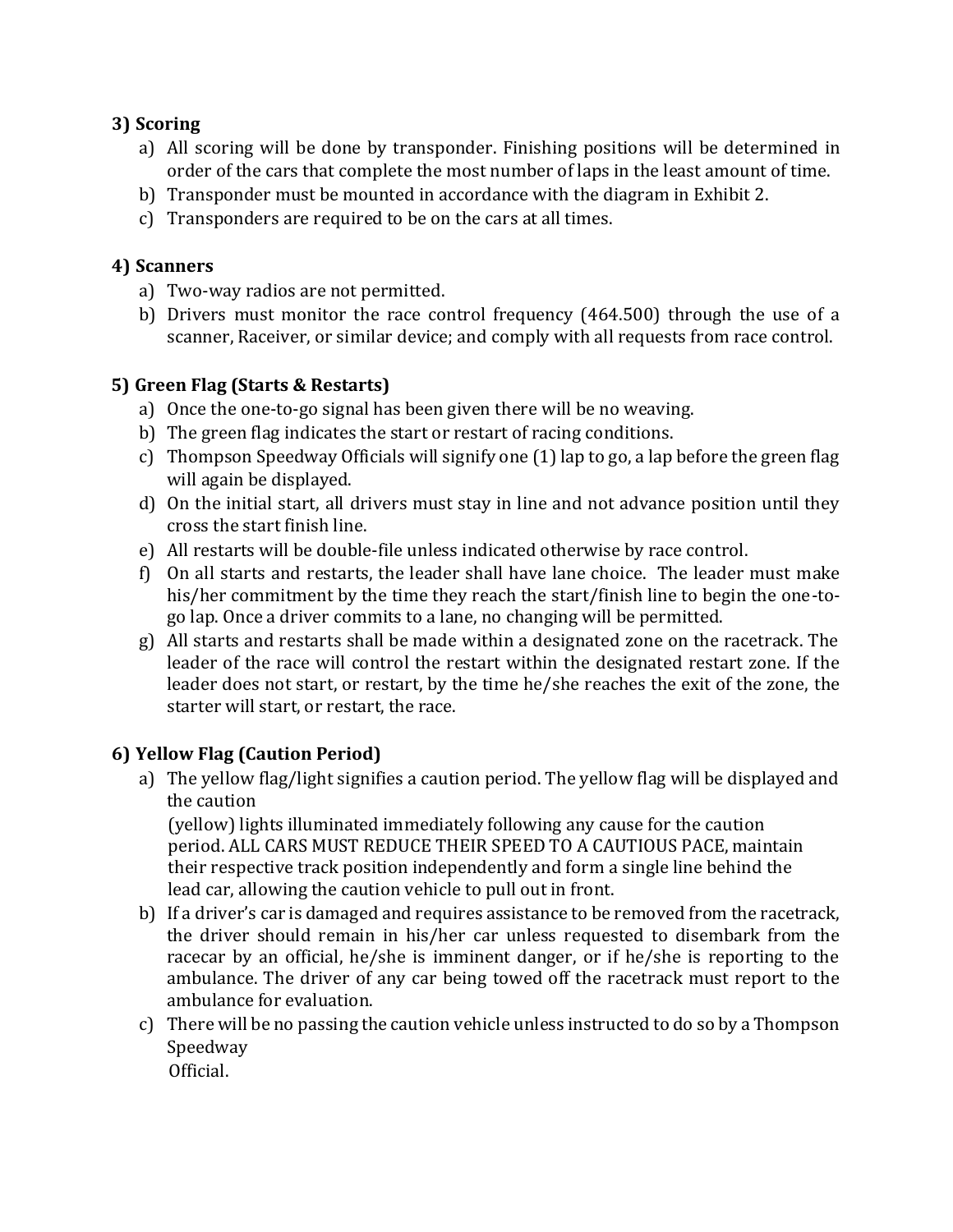- d) The lap of record, which was the last scored green flag lap, will be determined by timing and scoring and will be announced during the caution period. That lap will provide the lineup for the restart.
- e) Any car(s), which in a Thompson Speedway Official's judgment, was involved in the caution will be realigned at the tail end of the field.
- f) All cars one (1) or more laps down will be realigned at the tail end of the field, in order of running.
- g) Once the "one to go" signal is given, the field will be re-aligned double file, lead lap cars to the front in the order of running followed by the doubling up of the lapped cars in their order of running.
	- i) Once the leader receives the "one-to-go" signal at the start finish line, all cars exiting pit road will restart at the rear of the field. Cars exiting pit road must obey the instruction of the stop and go official.
- h) Cars returning to the race track from the pits during a caution period must wait for the end of the continuous line of cars behind the caution vehicle, unless otherwise directed by the Thompson Speedway Officials.
- i) Any driver causing two (2) caution periods on their own may be parked for the remainder of the event.
- j) Any driver, who in the opinion of a Thompson Speedway Official, intentionally caused a yellow flag, will be penalized one (1) lap.

# **7) Red Flag (Race Stop)**

- a) The red flag signifies that the race must be stopped immediately regardless of the position of the cars on the track. All cars should safety stop in the area designated by race control.
- b) Any car on pit road at the time that the red flag was displayed may be repaired or serviced.

# **8) Blue Flag with Diagonal Yellow Strip (Passing Flag)**

- a) The blue flag with a diagonal yellow stripe serves as a warning to slower cars that faster traffic (leaders) is rapidly approaching the cars being signaled. Cars being given this flag must yield to faster traffic by moving to the bottom of racetrack.
- b) When two or more cars are competing for track position, and the entire group is given the passing flag, all cars in that group are expected to slow down, get single file, and allow the faster traffic to go by, then they may resume racing.

# **9) Black Flag & Black Flag with White Cross**

- a) The black flag signifies the driver must go to the pits immediately and report to the Thompson Speedway Official at the car's assigned pit area. It does not mean automatic disqualification.
- b) If the driver does not obey the black flag directive after two (2) signals, the driver will then be given the black flag with a white cross at the start/finish line to inform the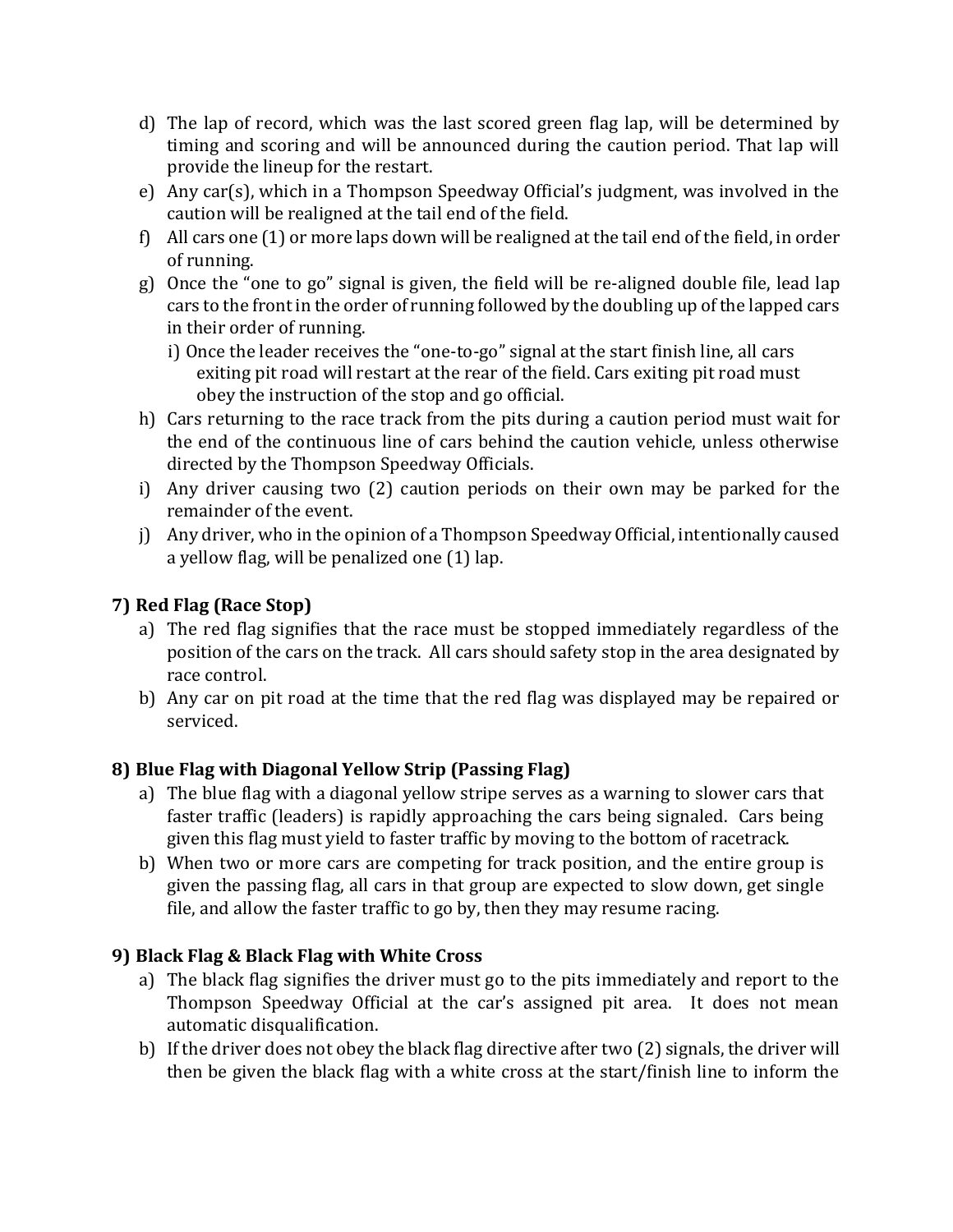driver that any additional scoring of his/her car will be discontinued until further notice.

c) In addition to the black flag, a black flag number indicator, in full view of the driver, will display the number of the car being black-flagged.

# **10) White Flag**

- a) The white flag signifies that the leader has started his/her last lap.
- b) If the yellow flag is displayed and/or the caution lights are illuminated during the white-flag lap, a green-white-checker finish will ensue (even if it carries the race past the advertised distance). The lineup used to align the cars on the restart will be from the last scored green-flag lap.
- c) Cars may not receive any assistance after the leader has received the white flag at the start/finish line except cars making a pit stop. Violation will result in the car not being scored on that lap.
- d) Any driver assisting another driver after passing under the white flag may be subject to a lap or time penalty.

# **11) Checkered Flag**

- a) The checkered flag signifies that the race is completed. When the required race distance has been completed by the lead car, the race will be declared "officially complete" regardless of the flag being displayed.
- b) When the checkered flag is displayed and the race leader completes the race, the balance of the field also completes the race in the same lap. Finishing positions will be determined according to the most laps traveled on the racetrack in the least total time, whether the car is still running or not.

# **12) Inspection**

- a) All racecars are subject to inspection at any time by a Thompson Speedway Official. Failure to cooperate may result in disciplinary action or a fine.
- b) Thompson Speedway will designate an assigned inspection area. Only those designated by a Thompson Speedway Official will be permitted in that area. Each team will be permitted three (3) team members, including the driver.
- c) Thompson Speedway reserves the right to confiscate and retain possession of components.
- d) Thompson Speedway may request a team submit to more in-depth inspection processes (bubbling of engines, compression checks, etc). If so, the participant is responsible for all costs pertaining to reassembling their car following that inspection.
- e) In no way is Thompson Speedway responsible for damages incurred during the inspection process by one of its officials or authorized agents.
- f) Smoking is not permitted in the inspection area.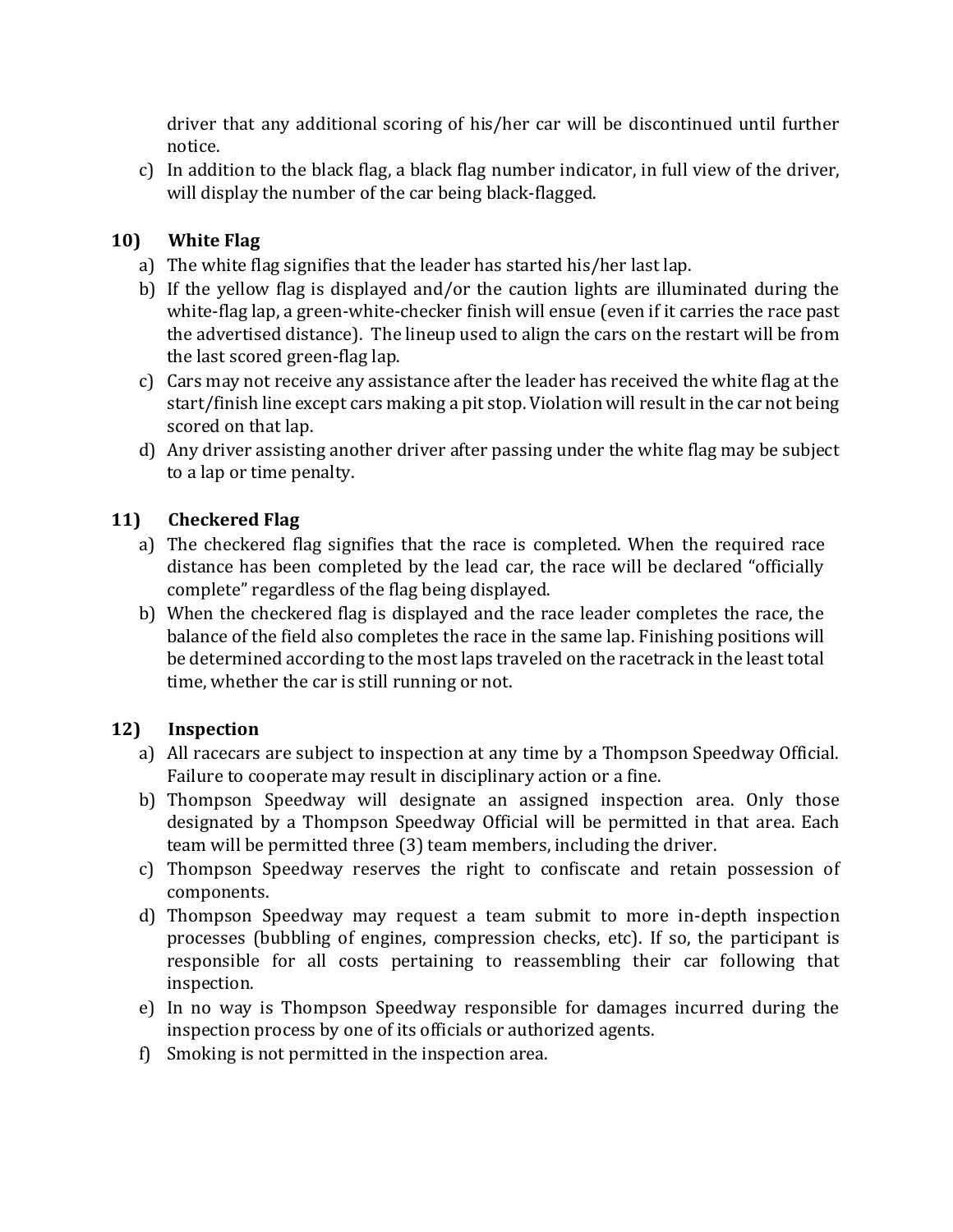#### **TECHNICAL RULES**

*Disclaimer: It is a competitor's responsibility to prove that a rare part was made for use in a passenger car.*

### **1) Approved Models**

- **a)** All Limited Sportsman racecars must be rear wheel drive and have a minimum 108" wheelbase. No convertibles, Camaros or mustangs will be permitted.
- **b)** Ford and Chryslers from production years 1968-2000 with a 108" or longer wheelbase are permitted; however, the wheelbase may be shortened to 108" by cutting the center section of the frame rails equally on both sides.
- **c)** Only 1978 or newer General Motors cars with a metric G-body and frame are allowed.
- **d)** All stock-replacement parts in a Limited Sportsman must be from 1968 -1987 to be eligible for use, unless otherwise noted in these rules.
- **e)** Body parts must retain all factory-listed dimensions, lines, and angles. Stock OEM steel or otherwise approved aftermarket bodies (listed under letter "f"), centered on the chassis and mounted in the original position are required. No lowering, chopping, or channeling of any body parts will be permitted.
- **f)** Aftermarket body panels will be permitted for the Chevrolet Malibu and Monte Carlo, as well as for the Buick Regal, Camaro, Ford Mustang, and Dodge Challenger. The panels must be steel and remain stock appearing. The use of commercially produced Sportsman Bodies is permitted. NO LATEMODEL OR ABC BODIES PERMITTED. Aftermarket bodies MUST be mounted and meet the specifications set by the manufacture.

### **2) Roof**

Stock OEM roof with stock windshield lip is permitted. The windshield must fit in the stock OEM position. Approved aftermarket fiberglass stock appearing roofs are available through Northeast Race Cars & Parts. Cars built with fiberglass roof must use halo bar safety plate (Exhibit 4).

## **3) Hoods**

Hoods may be fiberglass, but must lay flat at the stock angle with no rear opening. The hood must be secured in the front with three (3) hood pins. Maximum two (2) inch high cowl induction/hood scoop is permitted.

## **4) Bumpers & Bumper Covers**

- **a)** All bumpers must be standard for the make and model car being used. Bumpers must be welded to the frame support to prevent them from falling off. Bumper ends must be capped to the fenders or quarters to prevent hooking.
- **b)** Tubular bumpers will be allowed with the use of an aftermarket (rubber) front and rear bumper cover. The bumper supports must be inside the cover and may not extend past the flat surface of the tire. Bumper height will be measured from the center of the bumper or tubing. It must 18" to the ground. The approved bumper covers for GM are the early style Chevrolet Monte Carlo, Camaro and Pontiac Grand Prix. Ford may use the 1988 Thunderbird and Mustang. Chryslers may use the Avenger and Challenger. Approved front and rear aftermarket bumper covers will be allowed. No holes are permitted in the rear bumper cover or rear body panel.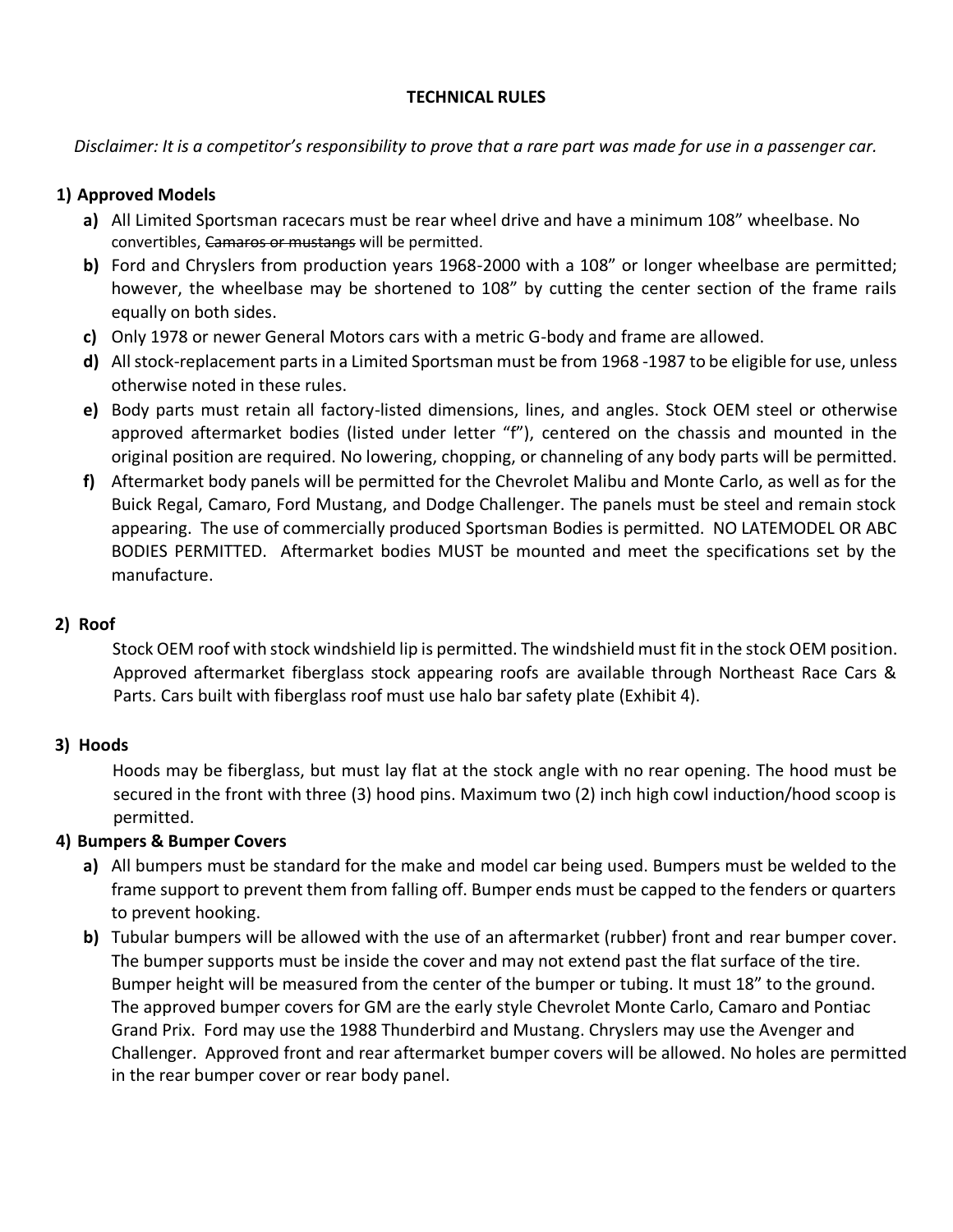#### **5) Minimum Front Fender Height**

**a)** The front fender must measure 29" high from the top front inside edge of fender to the ground.

**b)** No down force fenders permitted.

### **6) Minimum Roof Height**

Roof height will be checked in two locations: 10" back from the windshield and six (6) inches forward from the top of the rear window. In both locations, the roof must measure 48" high.

### **7) Minimum Windshield Angle**

The windshield angle must measure 30 degrees from anywhere in the center of the windshield.

#### **8) Maximum Vent Window**

The vent window must measure maximum seven (7) inches from the base of the A-pillar. Vent window may not be tapered back; it must go straight up the pillar.

### **9) Minimum Rear Overhang**

The minimum rear overhang is 40", measured from the center of the rear axle to the end of the rear bumper.

#### **10) Window Net**

A commercially manufactured, SFI-rated, nylon window net must be installed in the driver side door window opening. It must be positioned to cover the entire window opening. Window nets may not be used beyond three (3) years from the date of manufacture or no older than the date of expiration. The window net must be rib type, made from minimum three-quarter  $(\frac{3}{4})$  inch and maximum one (1) inch wide nylon material with a minimum one  $(1)$  inch and a maximum two and one-quarter  $(2 \nmid 4)$  inch square opening between the ribs. The minimum window net size must be must be 22 inches wide by 16 inches high. All window net mounts must be a minimum one-half (½) inch diameter solid steel rod on the bottom and a minimum one (1) inch wide by three- sixteenths (3/16) inch thick flat steel or a minimum one-half  $\left(\frac{1}{2}\right)$  inch diameter solid steel rod on the top, with mounts welded to the roll cage. The window net must fit tight and be secured with a lever-type quick release latch. The lever must be secured by a detent ball in the lever and may be supplemented by Velcro<sup>®</sup> fastener only – pins or clips are not permitted. The latch must mount at the top in the front to roof bar (#3) and release from the inside.

#### **11) Glass**

A full windshield made of polycarbonate material (minimum 1/8" thickness) is required. Quarter windows are allowed, but must be made of clear polycarbonate material only. If quarter glass is not used, then the window openings must remain open.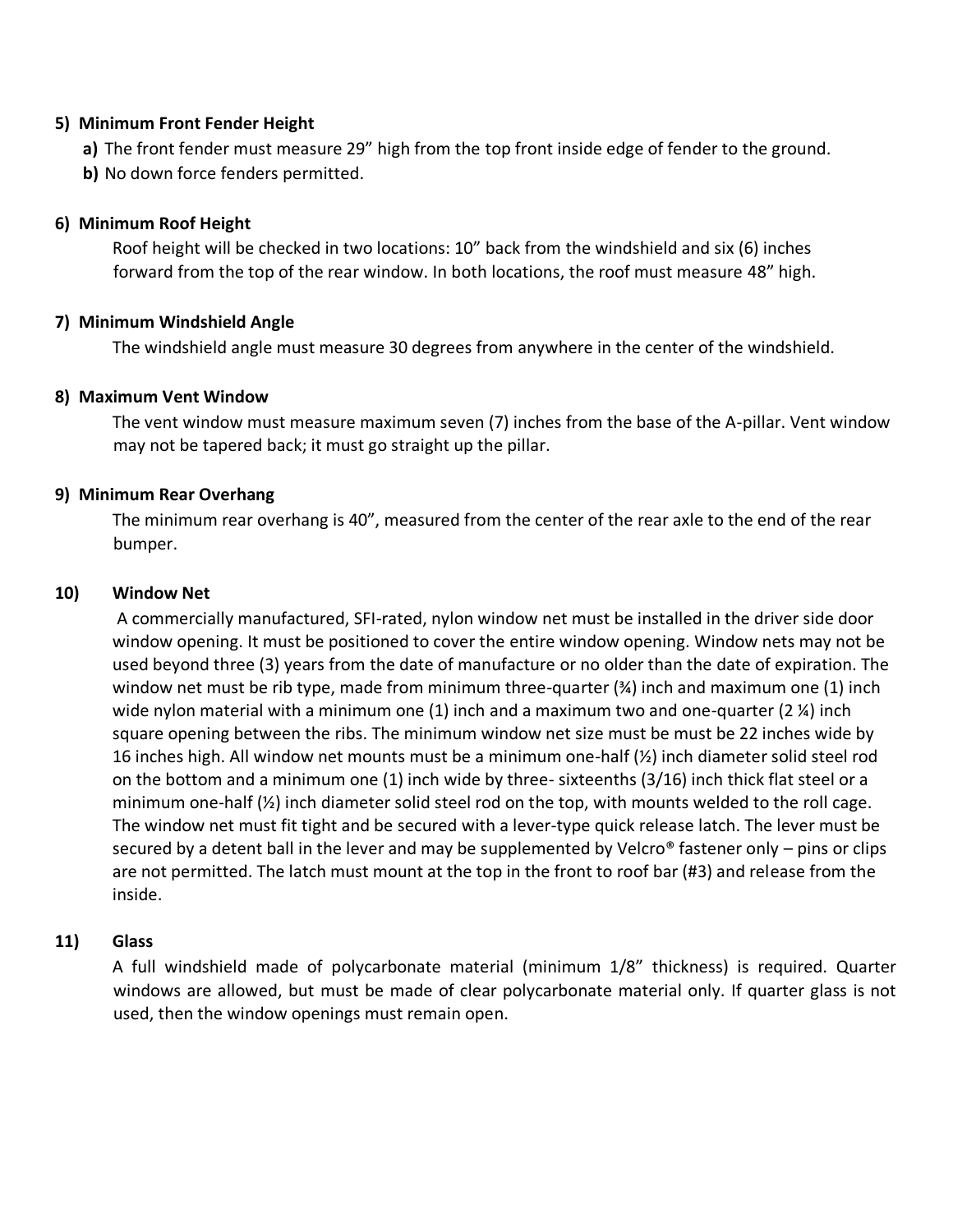## **12) Body Spoilers**

Side skirts are allowed between wheel openings. They must follow the contour of the body and may not be stepped or angled. Side skirts must make ride height. Skirts may be added to the rear quarter panels. Minimum ride height 10" inches.

### **13) Rear Spoiler**

A four (4) inch high by 60" long Lexan rear spoiler may be used. Spoiler height will be measured from the horizontal portion of the tail-piece or trunk lid. Station wagons may use a 2" inch high by 60" inch wide spoiler. Mounted at the trailing edge of the roof panel. All spoilers are subject to approval of the tech department.

### **14) Nerf Bars**

Nerf Bars may be used between wheel openings at hub height. The bars must be 1" round or 1" x 1" square tubing mounted skin tight to the body with no sharp edges, angles or points. Nerf bar ends must be tapered or capped. Carriage type bolts must mount inward. Polycarbonate rub rails are allowed.

## **15) Interior Sheet Metal**

- **a)** All interior sheet metal must be a minimum 0.031" steel. Drivers must be separated from the engine and the trunk area. Firewalls must be welded.
- **b)** The front firewall must be in stock location. No foot boxes.
- **c)** The rear firewall must remain at stock angle between wheel wells.
- **d)** A full, stock appearing floor pan must be used.
- **e)** Filler panels must be used between the firewall, the roll cage uprights, and the right and left door. These panels must be straight to the frame rails, with no bends or curves.
- **f)** Right side floor pan may be installed at the same height as the transmission tunnel. No more than 3" inches above the top of the transmission case and 3" inches above the top of the right frame rail.

## **16) Frame & Chassis**

- **a)** All frames/chassis must be Stock OEM. No repositioning, elongating, or oversizing of any mounting holes in the frame.
- **b)** Two (2) inch by three (3) inch by 0.083" magnetic steel tubing may be used to replace the frame rails from the rear spring pocket to the rear bumper. The tubing must follow stock dimensions of the frame being used. Tubing must maintain a minimum ground clearance of 11".
- **c)** Unibody cars must connect sub-frames with two (2) inch by three (3) inch by 0.120" magnetic steel tubing.
- **d)** The center section of the frame may insert tubing to form an "X."
- **e)** The Johnson and Hamm's X-Y-G Metric chassis and front clips are allowed. The chassis and front clip must remain as manufactured and must retain all factory OEM specifications including, but not limited to, mounting locations for the following components: OEM upper and lower A-frames, shocks, rear trailing arms, steering components and engine mounts. The Johnson and Hamm's, X-Y- G Metric chassis rear clips are allowed and rear upper control arm cross members may be installed.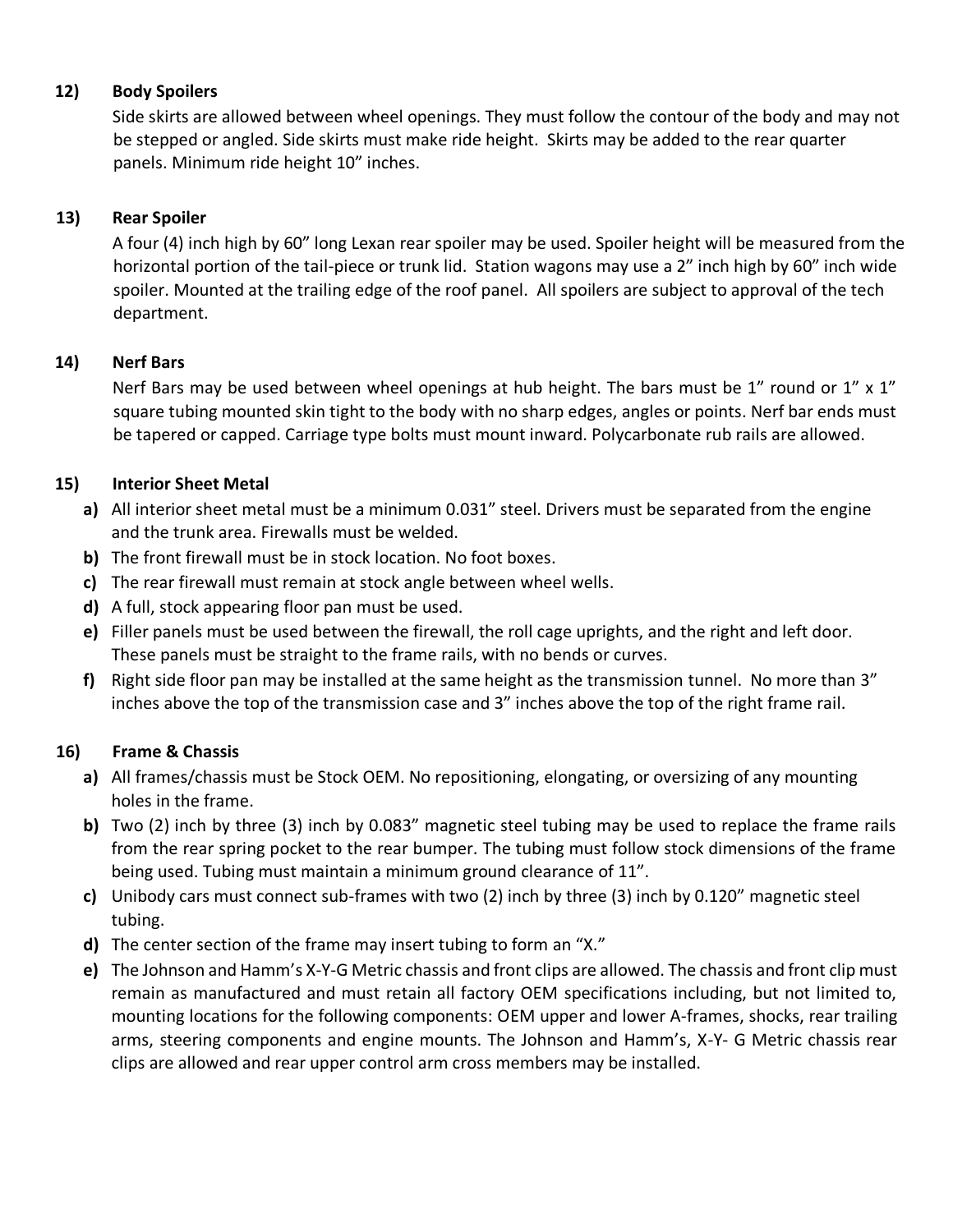## **17) Wheelbase**

Wheelbase must measure 108" with a (3/8)" tolerance. Measured from the center of rear axle to the center of the front lower ball joints.

# **18) Roll Cage**

- **a)** No plating of the frame.
- **b)** The following are additional requirements and clarifications for the installation of the roll bars:
	- i) The minimum distance from the top of the roll cage to the top of the frame rails must be 38".
	- ii) The minimum distance from the top of the frame to the dash bar, top door bars, and the crossbar behind the driver's seat will be 21".
	- iii) The front of the front leg bars (#2A & #2B) cannot be further back than 38" from the centerline of the front lower ball joints.
	- iv)The main roll bar (#1) cannot be more than 83  $\frac{1}{2}$ " rearward from the centerline of the lower

ball joints. The main roll bar must be mounted vertical (90 degrees) on the center section of the frame with no offset. This bar must be centered to the chassis.

- v) The roof bar (#4) must be within four (4) inches of the side window and/or door openings on both sides, as well as the front windshield.
- **c)** No offset roll cages will be permitted.
- **d)** Constructed with magnetic NASCAR spec tubing. 1-3/4" inch round .095" inch thick. Electrically welded at joints and frame mount points.

# **19) Fuel Cell Crash Bar**

A reinforcement bar, made of minimum one and one half  $(1 \frac{1}{2})$  by 0.083", must extend below the rear frame section behind the fuel cell. This bar must be as wide as the rear frame rails and extend as low as the bottom of the fuel cell with two (2) vertical uprights evenly spaced between the frame rails and attached to the rear cross member. Two (2) support bars, one (1) located on each corner, must angle upwards and be welded to the rear frame rails.

# **20) Fuel Cell**

- **a)** The use of a commercially manufactured fuel cell is mandatory.
- **b)** Fuel cell vent check valves are mandatory.
- **c)** Fuel cell must be mounted using, minimum 1" x 1" x 0.083" square tubing as shown in NASCAR Diagram (Exhibit 1, 2).
- **d)** The use of magnetic steel fuel cell containers made of 22 gauge (0.030") steel is mandatory.
- **e)** Gas caps must be tethered and have your division (LS), and car number (XX) on it for identification.
- **f)** The fuel cell must be minimum of 9 ½" off the ground.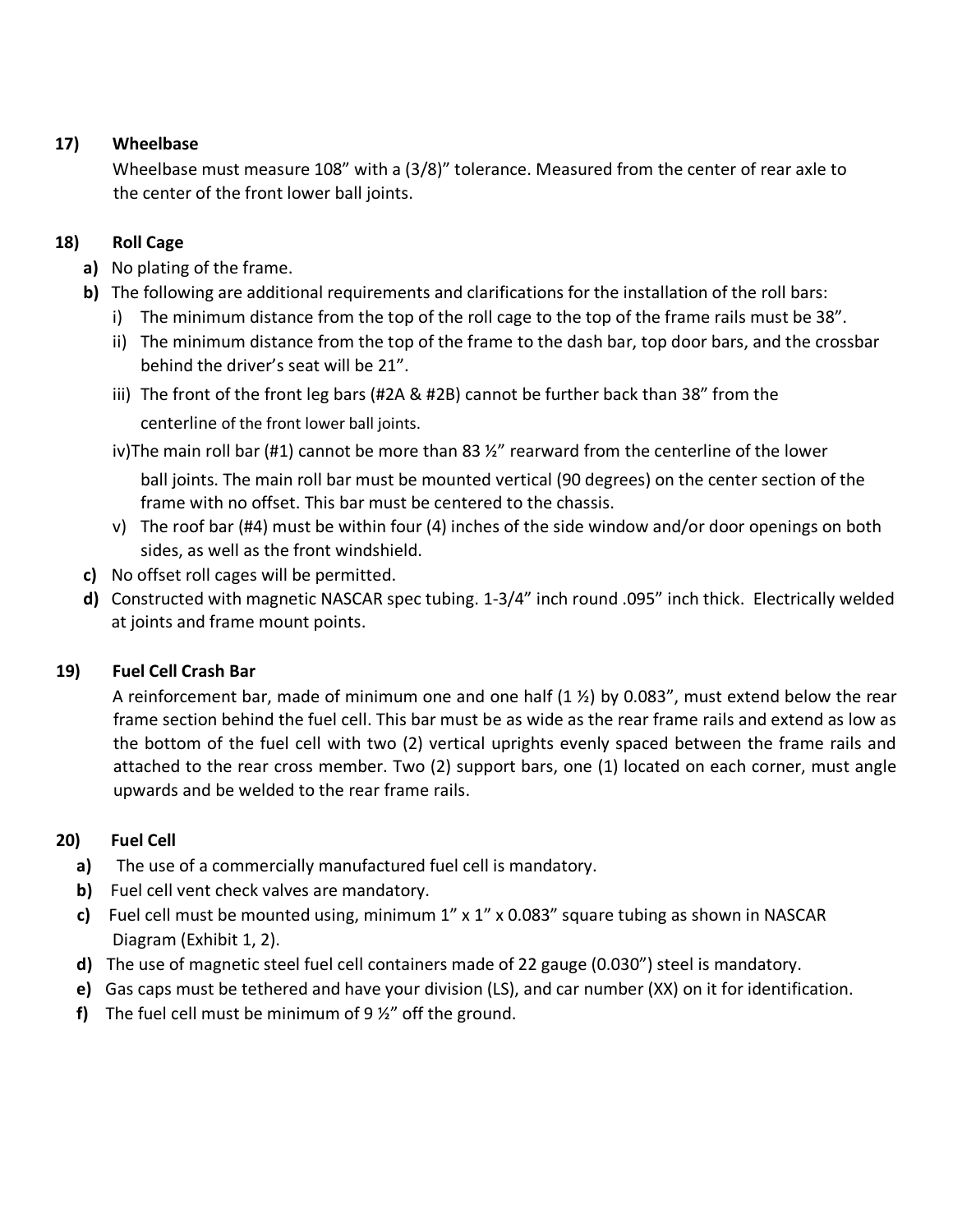# **21) Ballast Weight**

- **a)** Added weight may be mounted under the car, providing that it is securely bolted to the floor pan and up as high as possible. The weight may not block the area behind the left front tire and the area in front of the left rear tire in order to allow for chassis height to be checked.
- **b)** Added weight must be magnetic steel or lead only, in block form, and weighing no less than five (5) lbs. per block (no pellets). Added weight must be securely bolted or welded and painted white with the car number stenciled in black. No added weight will be permitted inside the driver's compartment. Weight must be welded in a box or attached with two (2) or more 7/16" minimum diameter, grade 8 bolts and locking nuts. All weight must make 5" ride height.
- **c)** Any car loosing ballast weight or found with unmarked weight is subject to a fine.
- **d)** The mounting of ballast weight is subject to the approval of Thompson officials.

# **22) Ground Clearance**

Minimum ground clearance for chassis, body, nose and tail pieces is five  $\left\{4\right\}$  4  $\%$  inches.

# **23) Car Weight**

- **a)** All specified weight requirements will be with the driver.
- **b)** The minimum total weight at all times will be 2975 lbs.
- **c)** Maximum left side weight is 55.0% of total weight.
- **d)** Cars found under the minimum total weight rule after qualifying will be placed to last in that event. Cars found under the minimum total weight rule after the feature event will be penalized one (1) position per pound under.
- **e)** Left A-pillar of car must be labeled with car minimum weight.

## **24) GM 602 Crate Engine: Car Weight**

- **a)** All specified weight requirements will be with the driver.
- **b)** The minimum total weight at all times will be 2975 lbs. for 2-barrel carburetor or 3050 lbs. for 4- barrel carburetor.
- **c)** Maximum left side weight of crate engine cars is 55.0% of total weight.

# **25) A-Frames**

- **a)** Upper and lower A-frames must remain stock (as manufactured) and unaltered.
- **b)** A-frames may not be changed from side-to-side.
- **c)** Upper ball joints must be stock OEM no low friction upper ball joints of any style or brand.
- **d)** Lower ball joints must remain in stock position.
- **e)** Screw-in ball joints are allowed. The only lower screw in ball joint that may be used is Moog part # K727 or (conventional type) equivalent part #.
- **f)** Upper A-frame bolts may be replaced for added camber. Upper and lower A-frame bushings may be replaced with polyurethane bushings, but hole location may not be altered.
- **g)** Johnson Chassis Stock OEM lower A-frames (Part #JCI-09-02-01RC-SP) are allowed.
- **h)** QA1 part #'s 1210-109, 1210-208P, and 1210-209P ball joints may be installed in **OEM** GM lower Aframes.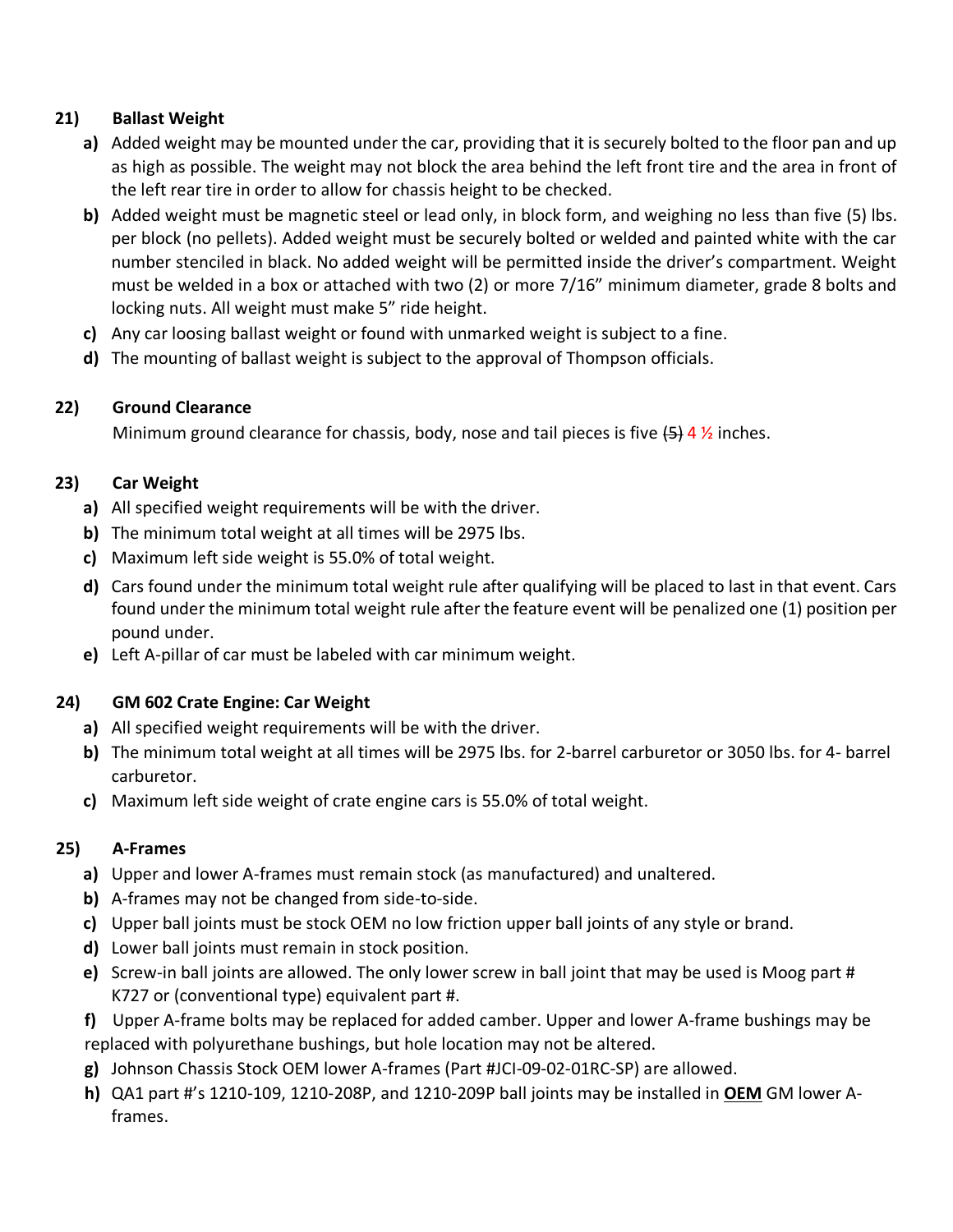### **26) Tubular Upper Control Arms**

Steel, tubular, G-Metric, exact-fit replacement control arms with steel cross shaft are allowed. Acceptable examples: UB Machine part #14-0829-6L & 14-0809-5R, Medievel Motorsports Part #s MMX301-215R & MMX301-215L. Control arm must fit the stock 6 7/8" perch and must accept the OEM bolt-on ball joint. Left arm must measure 8 ½" - 9" and right arm must measure 8". No offset control arms will be allowed. Must match Thompson Speedway control arm.

### **27) Sway Bar**

- **a)** The front end sway bar must be stock OEM or a stock OEM replacement. No rear sway bar will be allowed.
- **b)** Link pins may be replaced with threaded rod and heim joints.

## **28) Spindle/Hub**

- **a)** Spindle may be changed to heavy duty OEM units. They must be bolt on units and not be altered in any way except for the lower ball joint hole may be reamed or tapered to fit the lower ball joint pin. No aluminum spindles. QA1 9056-105 AND 9056-104 are approved part numbers.
- **b)** Tread width must remain stock.
- **c)** Track supplied spindles must fit the car.
- **d)** Hub/Rotor must be stock OEM. Coleman safety hub will be allowed on both sides.

### **29) Bearings**

**a)** All bearings– wheel (front and rear), differential, and transmission –must be of stock OEM design. Bearings may be either angle-type cone, straight barrel-type or ball bearing. All bearings, including the rollers, must be magnetic steel only. Bearing Spacers may be used with Wheel Bearings. No REM machined bearings or micro polished bearings.

#### **30) Brakes**

- **a)** Brake systems must be stock OEM hydraulic systems. All four (4) brakes must be in working order. Ultra Cool PART # LMBFS5-625 L or R hub mounted cooling fans may be used on front brakes. One per wheel.
- **b)** No aluminum brake drums.
- **c)** No drilling or lightening of any brake parts including backing plates, shoes and pads.
- **d)** Aftermarket master cylinders/pedals are allowed.
- **e)** Adjustable proportioning valves are allowed front to rear adjustment only.
- **f)** GM may use an aftermarket caliper produced by Howe (part #HOW337 or HOW33658). That part must have the Howe logo. Alternative parts Capitol Motorsports (part # LHC258 or LHC21516).
- **g)** Rear disc brakes may be installed. Stock G-Body metric calipers only. Calipers must be mounted in same position left to right side. Steel caliper slider pins only. Steel caliper brackets only. May be welded or bolted to housing tubes or tube flanges. Speedway Motors rotor part #91031043 is the only approved rotor at this time, or aftermarket dimensionally equivalent rotor made of same materials weight. Maximum rotor diameter 11.630" inches. No drilled, scalloped or slotted rotors. No lightening of brake rotors in any way.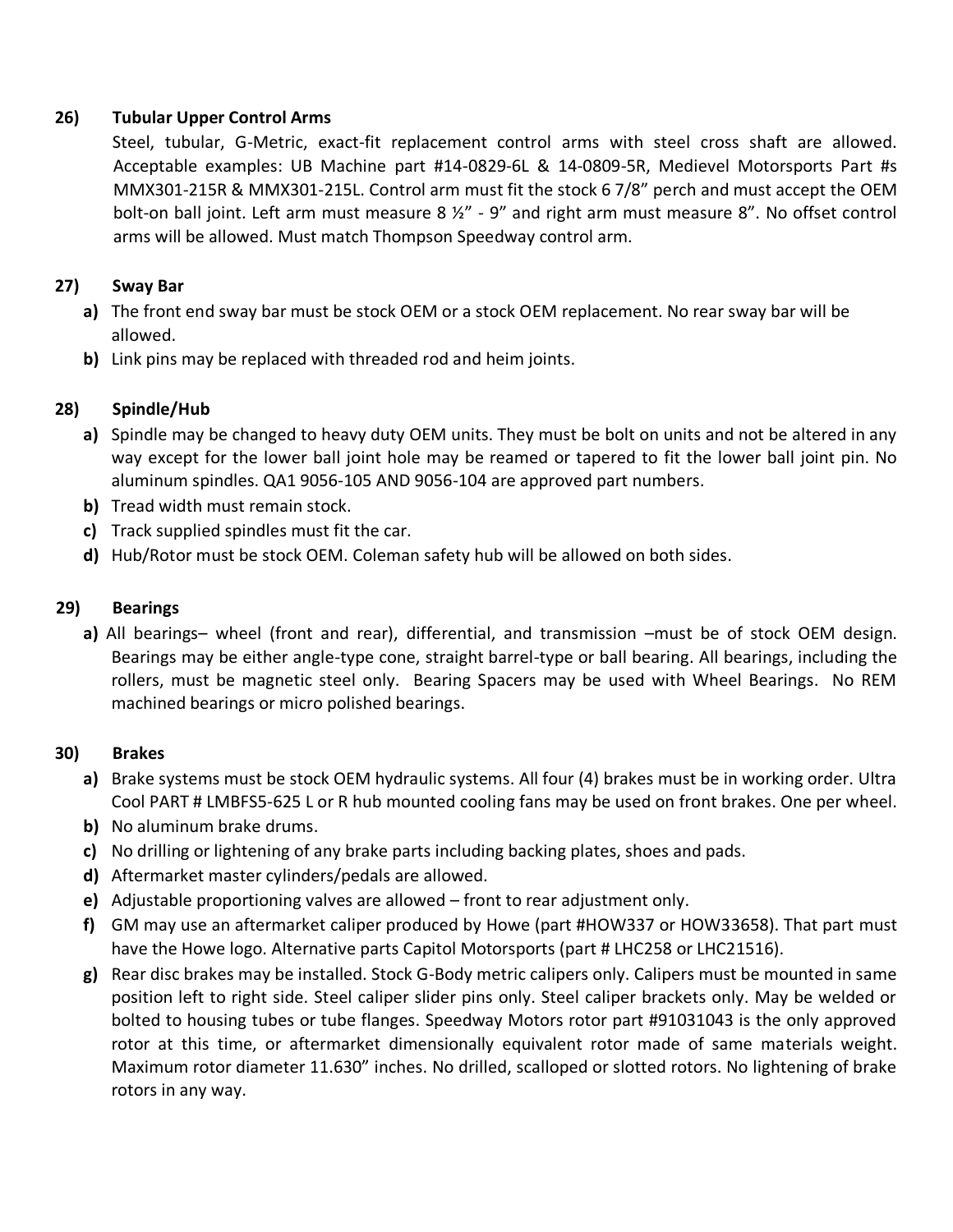### **31) Brake Lines**

Braided stainless steel brake lines are permitted.

### **32) Steering**

- **a)** The steering linkage and steering box (including turning ratio) must be stock OEM for the chassis being used. The steering shaft may be removed from the column and securely reinstalled with Heim joints. OEM tie rod adjusting sleeve may be replaced with threaded magnetic steel tubing with jam nuts. No aluminum components. Bump Steer Correction Center Link may be used.
- **b)** Idler arm holes on chassis may be slotted or an adjustable stock dimension idler arm may be used.
- **c)** The forward most bolt hole on the chassis for the steering box chassis must remain unaltered. The two (2) rearward bolt holes may be slotted.

## **33) Coil Springs**

- **a)** Front and rear steel racing springs are allowed. They must measure minimum five (5) inches in diameter. Springs may use spring spacers and adjusting cups. Rear jacking bolts are allowed. Front jacking bolts are allowed.
- **b)** The only modification permitted to the spring pocket is for the installation of a jacking bolt or adjusting cup. In all other ways, the spring pocket must remain stock OEM.
- **c)** Spring Cup on the axle tube may be replaced. Cup must in the stock location on the axle tube. No offsetting of the cup is permitted. Front springs must be in the stock location. No offsetting the Jacking Bolts.

## **34) Leaf Springs**

Only steel leaf springs are permitted. Leafs may be added on both sides. All leafs must be the same width. Stock-appearing, adjustable shackles and lowering blocks are allowed. No other modifications allowed.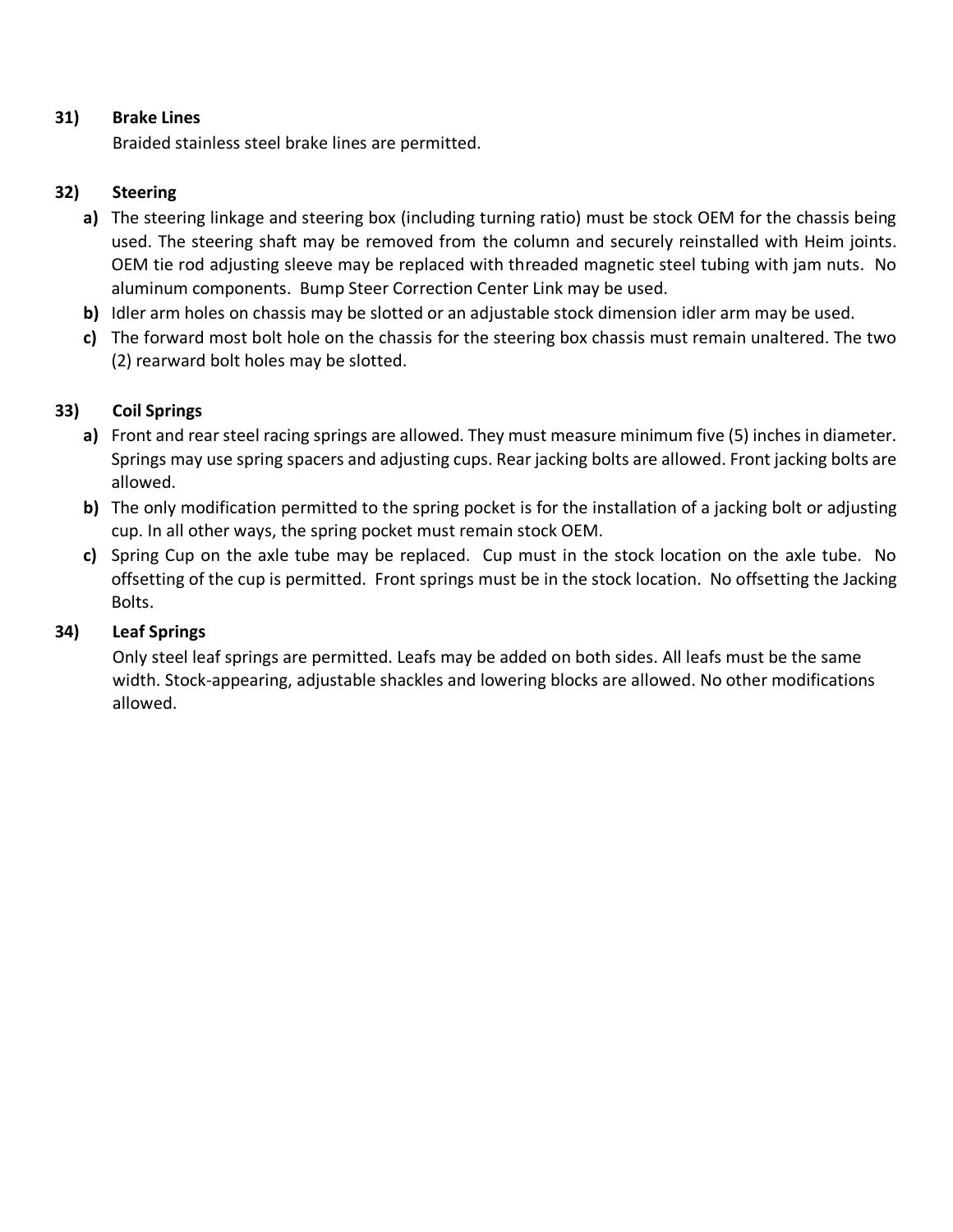### **35) Shocks**

**a)** Front and rear shocks must be a matched pair, left to right. Front Shocks may be relocated. Rear shocks may be placed on top of frame in original position (must use original mounting holes) with a maximum one and one half (1 ½) inch spacer. Front shocks may use a 1" inch spacer at the lower mount. Listed below are the only approved shocks for GM cars:

For 2021 and beyond, Any Steel Bodied, Sealed Shocks with a maximum retail price of 130.00 may be used.

No rebuildable or adjustable shocks are allowed.

#### Any GM shocks not listed here must be approved in writing to be allowed in competition.

- **b)** For non-GM cars, you must use the same brand and series shocks from the above list.
- **c)** Shocks may be confiscated and dyno tested. Shocks that do not test according to the manufactures specifications will be destroyed and the team and driver will be disqualified.

#### **36) Trailing Arms**

Must be stock for the year, make and model being used. Lower trailing arms must be stock OEM and unaltered. Upper trailing arms may be slotted or cut and welded and must be within one (1) inch of stock length, and must be centered. Mounting holes and locations must remain Stock OEM. GM metric cars may use Johnson Chassis upper and lower trailing arms (part #JCI-09-03-04 & JCI09- 03-03B) or Speedway part #s 91634052 and 91634054. Trailing arm bushings must be Stock OEM, or polyurethane OEM replacement bushings. No offset bushings permitted.

#### **37) Suspension Tie Downs**

No tie downs or travel limiting devices permitted on the front suspension. Rear suspension devices must allow the frame rail to be raised a minimum four (4) inches before the rear tires come off the ground.

#### **38) Wheels**

All four (4) wheels must be heavy-duty, aftermarket steel wheels. All wheels must be 15" by 7". Minimum wheel weight is 20 lbs. One (1) inch lug nuts are mandatory. One-half (1/2) inch studs are mandatory. No "bleed off" type Valve Stems.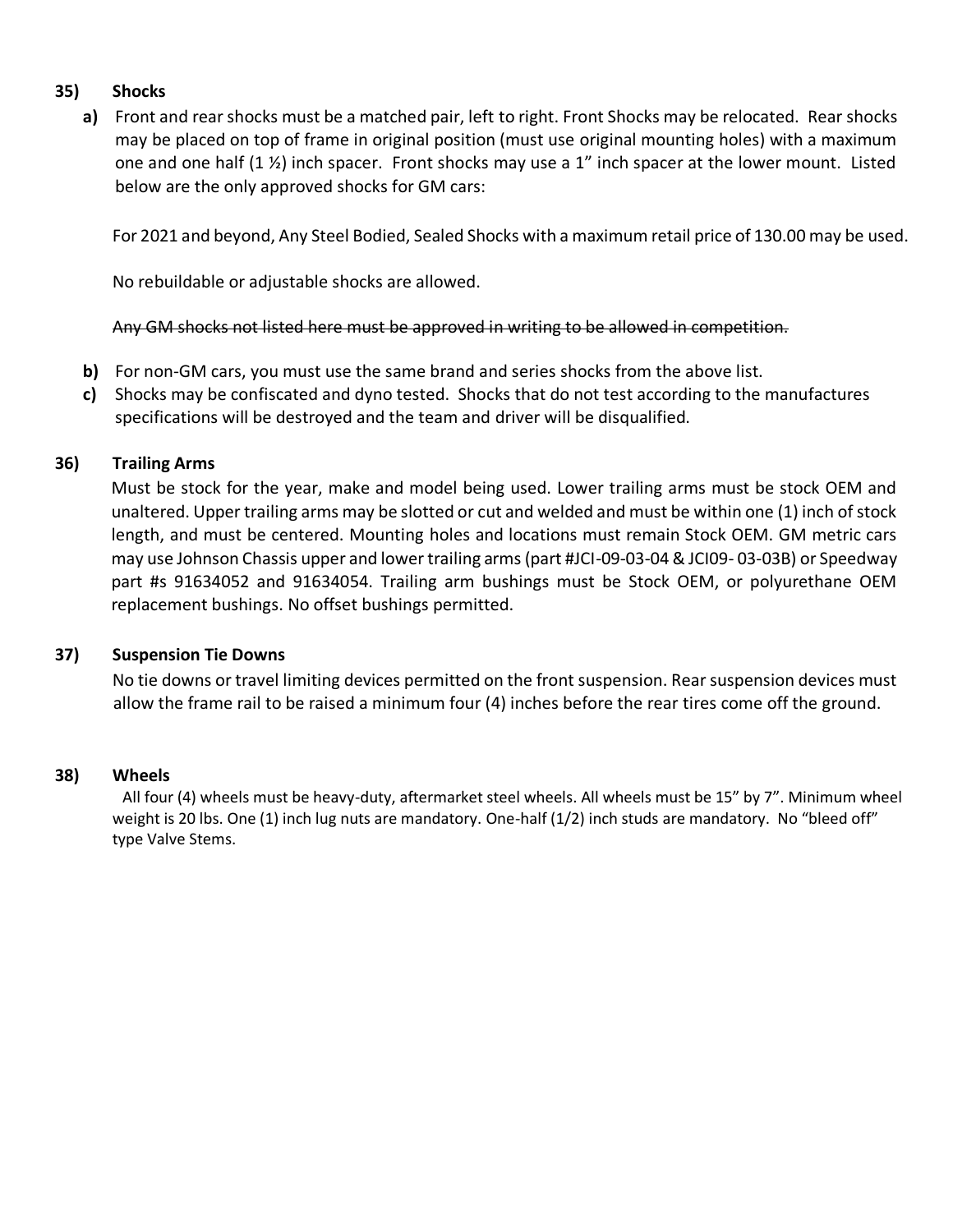### **Wheel Offset**

Wheel offset will be measured as follows: the inside surface of the wheel flange (mounting surface) must be in the center of the wheel as determined by measuring from the outside bead seat to outside beat seat. A tolerance of  $+/-$  three-eighths (3/8) of an inch will be allowed.

### **39) Track Width**

Track will be measured from the outside bead seats. Left outside bead seat to right outside bead seat. Maximum allowable track width is 67 3/8" inches at the bead seats. The measurement will be taken 12" inches vertical from the floor to the outside bead seats. Front track width will be measured at the front of the rim.

### **40) Wheel Spacers**

Spacers may only be used on rear axle. Equal amount and equal thickness of spacers must be used left side to right side.

### **41) Tires**

- **a)** The tire compound that will be used will be the Hoosier 790.
- **b)** If a tire cannot be identified, it will be considered illegal.
- **c)** Thompson Speedway Officials may confiscate and/or impound tires at any time for inspection.
- **d)** The JTR Eagle PPM Tester will be set at a fixed level and will be strictly enforced throughout the season.
- **e)** A participant competing in any race at Thompson Speedway specifically agrees that he/she acknowledges it is illegal to soak or treat racing tires and that said soaking or treatment of racing tires is against EPA regulations and further contains carcinogens and hazardous material which are unfit for his/her health and the health of all competitors and spectators. Any participant found violating the rule is subject to suspension.

#### **42) Crate Engine: General Engine Requirements**

- **a)** The only approved engines for Crate use are the GM Performance Factory Sealed Circle Track 602 (Part #19258602). Engines must be purchased directly through General Motors or an authorized service center. All crate engines must be serviced through an authorized Thompson Speedway service center (see below) prior to competing at Thompson Speedway. Only Thompson Speedway authorized service centers can perform updates to the GM Performance Factory Sealed Circle Track engine. Upon completion of the updates, which include a parts package and dyno sheet, the engine will be sealed. For the 2017 season forward, any team switching to a crate engine must purchase a brand new, unused, (part #19258602) OEM GM Performance **Factory Sealed** Engine. It must be purchased from an authorized GM dealer. Invoice from the purchase must be presented with engine during registration when Thompson Speedway seals are installed. Any team that has a **sealed, pre-registered**, part #19258602 engine from 2016 may continue to use it, following existing rules. The GM crate engine manual will be used to inspect all crate engines.
- **b)** Seals may only be removed by a Thompson Speedway Official or Thompson Speedway authorized service center. Any seals that appear to have been tampered with, or have been removed, without one of these two parties being present will result in the engine being deemed illegal. At this point, the engine must be re-sealed at the participant's expense.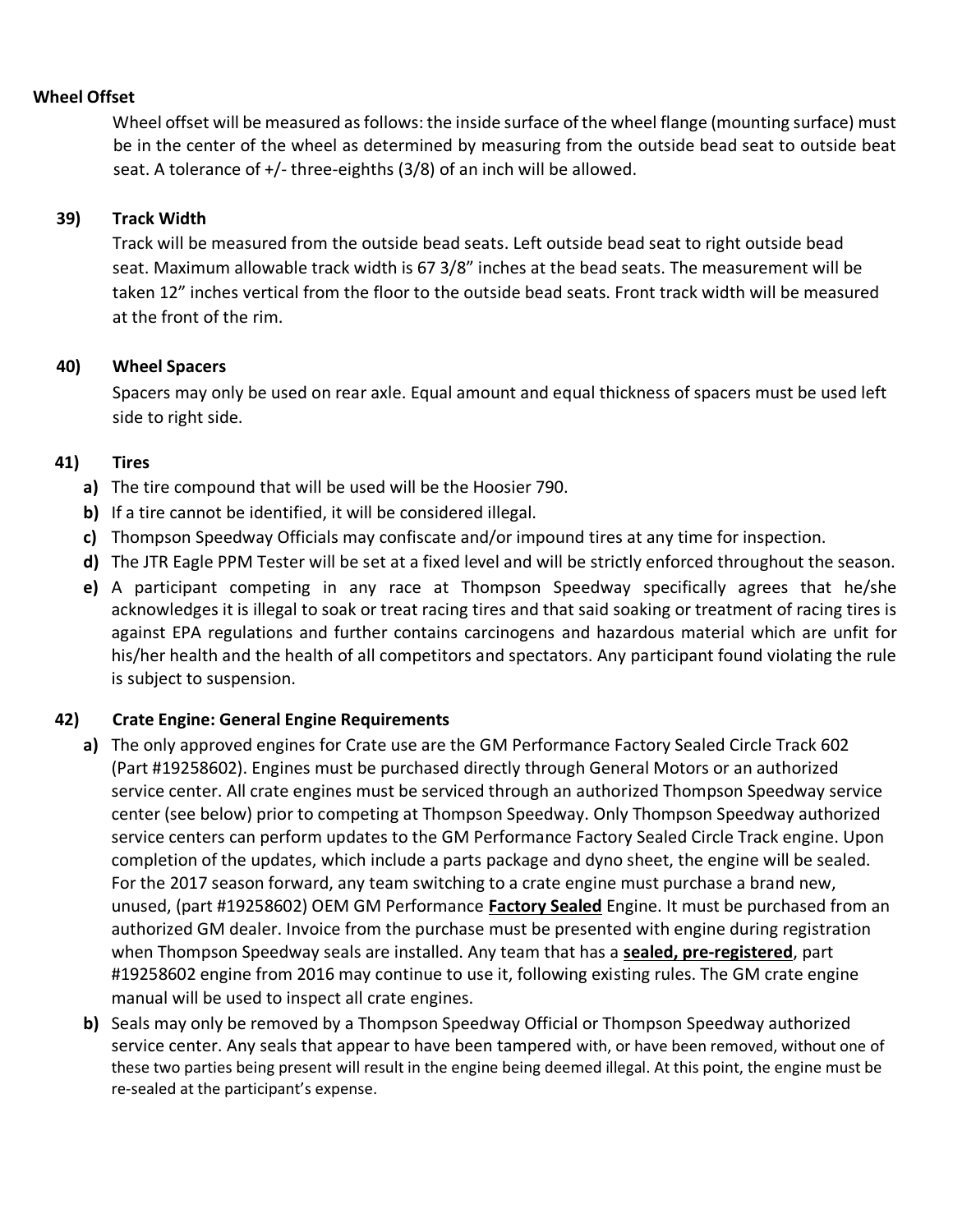*NOTE*: All engines must be sealed and documented to compete at Thompson Speedway. A completed crate engine registration form must be completed and submitted to Thompson Speedway Officials. Engine seals are only good for two (2) years.

**c)** Thompson Speedway authorized service centers are: **(additional ones may be added at the discretion of ACT/PASS Management.)**

| Nat's Racing Engines            | <b>RAD Auto Machine</b>  |
|---------------------------------|--------------------------|
| 702 Warren Avenue               | 80 Ravenwood Dr          |
| Swansea, MA 02777               | Ludlow, MA 01056         |
| (508) 336-4142                  | $(413)$ 583-4414         |
| <b>Contact: Nat Chiavettone</b> | <b>Contact: Don Wood</b> |

- **d)** Rebuilding of crate engines is not allowed. Repairs may be made with authorization from the Tech Department. An official must be present when seals are removed. After repair, engines will be resealed.
- **e)** There are no approved crate engines for Ford or Chrysler cars at this time.

# **43) General Engine Requirements**

**a)** Stock OEM engines for year, make and model of the car must be used. Engine must be OEM cast iron V8 production block with cast iron heads. The only approved engine blocks are the following:

> Chevrolet: 350 Ford: 351W and 351C and 347 Chrysler: 340 and 360

- **b)** The engine block must retain all OEM specifications with the exception of the cylinder overbore and the surfacing of the block deck. Cylinders may be bored a maximum of 0.040" from the standard size.
- **c)** Stock appearing, aftermarket OEM-type magnetic steel main bearing caps are allowed. d) No splade caps are allowed.
- **d)** Only stock OEM-type engine bearings will be permitted; no roller cam type bearings.
- **e)** The following cylinder block modifications that are not permitted, including, but not limited to: anglecutting of the decks, grinding, polishing, painting, or coating ay internal surface, offset boring, changing dowel pin size or location, installing offset dowel pins.
- **f)** Only normal OEM-type engine balancing is permitted.

# **44) Compression**

- **a)** Maximum compression is 9.5 to 1 for non-Ford engines.
- **b)** Maximum compression for the Ford engine is 10.0 to 1.
- **c)** Compression will be checked with the "Whistler."
- **d)** The two-most forward bolts on both sides of the intake must be drilled to accept a seal.

# **45) Engine Location**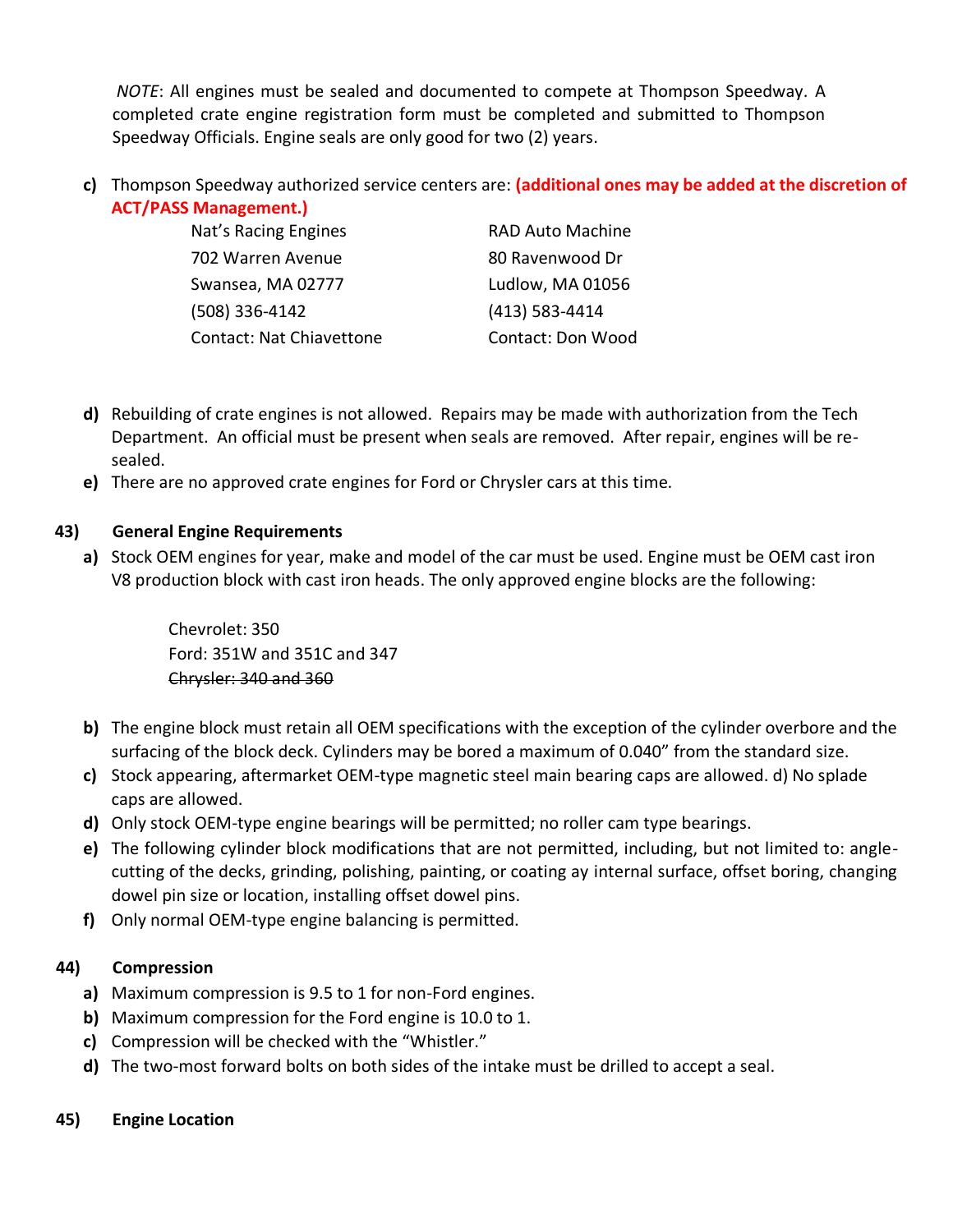- **a)** The engine must be in the stock location, centered in the chassis.
- **b)** Steel replacement motor mounts are permitted.
- **c)** The minimum crankshaft height is 13" ½", measured from the centerline of the crankshaft to the ground.

# **46) Crankshaft**

- **a)** Only stock OEM production crankshafts are allowed. The maximum stroke on a Chevrolet will be 3.495". The maximum allowable stroke tolerance will be +/- .015". Regrinding of the rod and main journals to a maximum of 0.030" under standard size is permitted.
- **b)** The following are exceptions for the Chevrolet:
	- i) Chevrolet must use the large journal crank.
	- ii) Chevrolet may use the following SCAT Crankshafts or Eagle crankshafts:
	- (1) SCAT One-Piece: Part #9-10526 or Part #435010L (2) SCAT Two-piece: Part #9-10442 or #435010 (3) Eagle: Part #435034805700 (4) Eagle Part #435334805700
- **c)** The rod journals may be drilled to obtain the minimum crankshaft weight.
- **d)** No machining or polishing of the crankshaft allowed. Standard engine balancing is the only acceptable modification that can be performed on this component. No painting or Teflon coating.
- **e)** Minimum crankshaft weights are: OEM GM 50 lbs., Ford and Chrysler 54 lbs.
- **f)** Aftermarket crankshafts must weigh the manufacturer's advertised specification.
- **g)** Ford 347 may use Scat crankshaft part #4-302-3400-5400-2123. Standard balancing only. This is the only approved part # for this engine.

## **47) Harmonic Balancer**

Only a stock OEM or exact replacement will be allowed. Chevrolet engines must use a stock 350 balancer or exact replacement, 6 34" or 8" diameter, stock weight.

## **48) Pistons & Rods**

**a)** Any flat-top three (3) ring aluminum piston is permitted. All three rings must be magnetic steel. No portion of the piston may protrude above the top of the block. The minimum ring thickness is as follows:

> Compression Rings: 0.43 inches Oil Ring Assembly: 3.0 mm

- **b)** Only stock type steel rods will be permitted. All aftermarket connecting rods must be steel sportsman rods with a steel pin. Rod length must be stock. All rods must be the same length.
- **c)** Minimum weight for piston, pin, rings, bearing and rod assembly is 1075 grams. d) Chevrolet must use 5.7-inch rod.
- **d)** Ford 347 may use Scat connecting rods part #2-1CR5400-7/16. Standard balancing only. This is the only approved part # for the engine.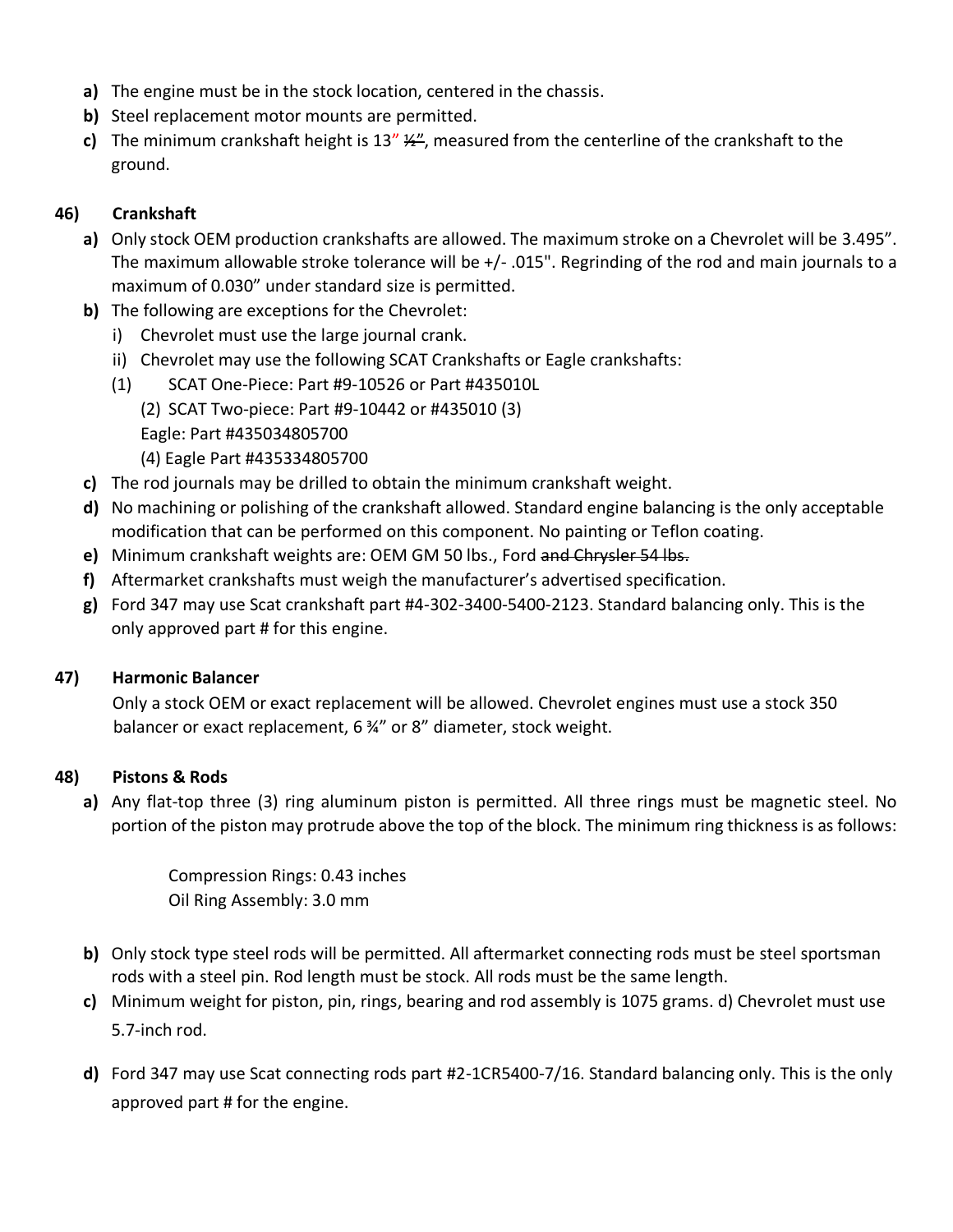### **49) Oil Pan**

**a)** Stock-appearing, steel, aftermarket oil pans are permitted. The only approved aftermarket oil pans for Chevrolet are:

> Moroso Part Numbers: 21804, 21807, 21808 Canton Part Numbers: 11-200, 11-200M, 11-200T.

**b)** An OEM oil pan may be modified to Moroso or Canton specifications.

## **50) Engine Oil Specifications**

- **a)** Combustion enhancing oils or additives are not permitted.
- **b)** Oil coolers, remote filters, and accumulators may be used. Components must be mounted securely in the engine compartment.

## **51) Cylinder Heads**

- **a)** Only OEM-type cast iron cylinder heads will be permitted.
- **b)** Approved Cylinder Heads
	- i) All factory Chevrolet heads must be factory listed for 70CC's or greater. Chevrolet may use the following OEM-replacement aftermarket heads:

WORLD PRODUCT Stock Replacement Series Bare Casting (Part #043600B and 043610B) DART (Part #10024361-165CC Runner 67CC Chamber, Part #10021070-165CC Runner 72CC Chamber, Part # 10024360-165CC Runner 76CC Chamber)

- ii) Ford Cleveland must use Stock OEM steel heads of two-barrel design that came on a passenger vehicle. Ford Windsor may use the cast iron "WORLD PRODUCT Windsor, Jr." cylinder head – part number 05303B. Intake valve must be 1.94" maximum. Exhaust valve must be 1.60" diameter. This is the only approved aftermarket cylinder head.
- **c)** Maximum Valve Size permitted is as follows:

|                | Maximum Intake | <b>Maximum Exhaust</b> |
|----------------|----------------|------------------------|
| Chevrolet      | 1.94''         | 1.50''                 |
| Ford Windsor   | 1.94''         | 1.60''                 |
| Ford Cleveland | 2.09''         | 1.71''                 |
| Chrysler 340   | 2.02"          | 4.60''                 |
| Chrysler 360   | 4.88''         | 4.60''                 |

- **d)** Head studs are not allowed on any cylinder heads.
- **e)** All cast lines and insignias must be clearly visible and complete.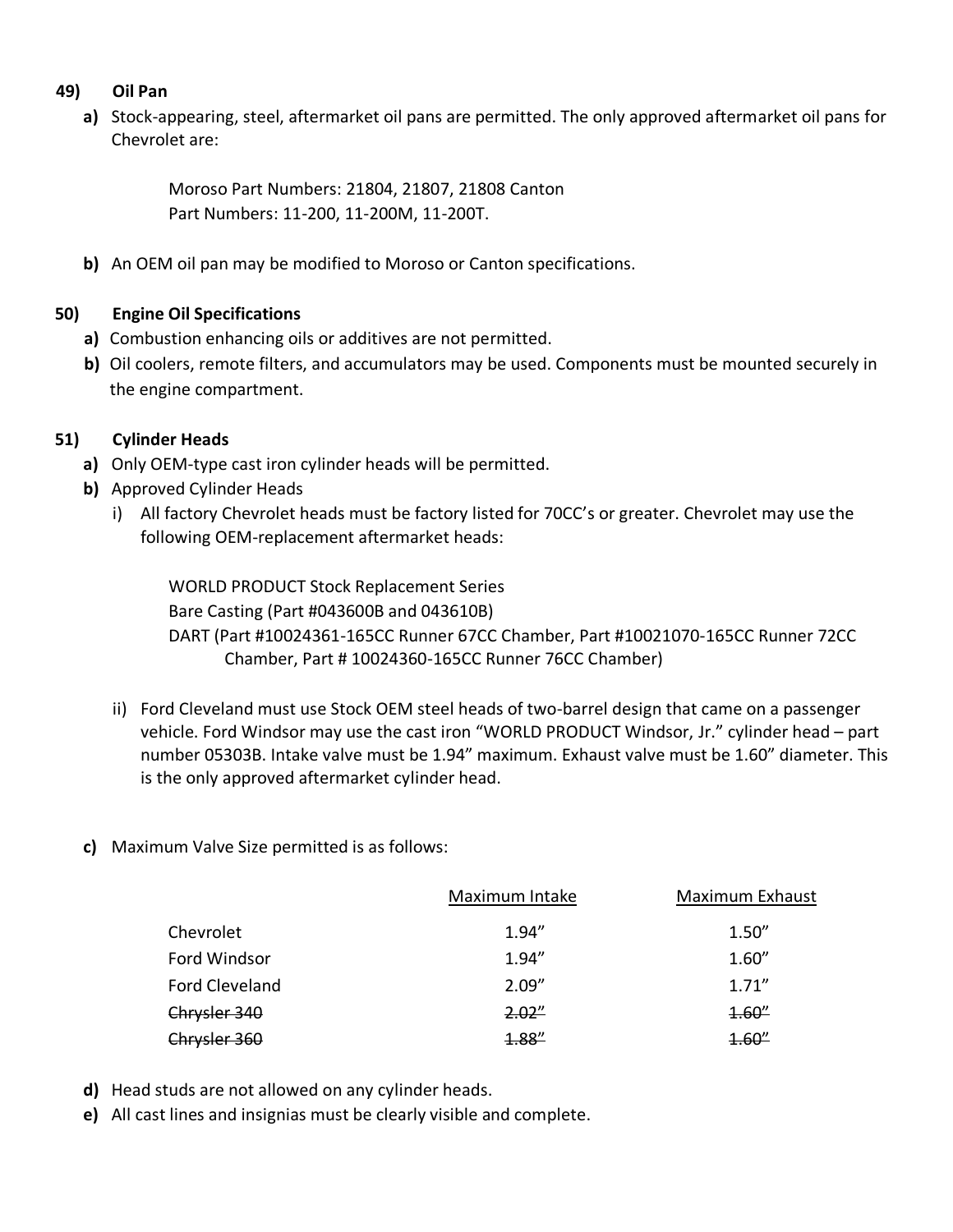- **f)** Angle milling, changing the angle of the head gasket surface in relationship to the rest of the head, is not permitted. Additionally altering the position or angle of the valve guide is not permitted. The addition of screw-in studs, guide plates, valve spring seats, option valve seals, Poly-Locks, or jamnut devises are permitted. The machining of valve guide bosses allowed is for seals only. Coolant return lines are allowed to be placed on the ends of the heads. The following head modifications are not permitted, including, but not limited to: port matching, flow work, grinding, polishing, beading or chemical (acid) milling. No welding or sectioning. No internal modifications of any kind, including painting or Teflon coating. No more than two-intake mounting holes may have HeliCoils. Intake or exhaust manifold mounting holes may not be added or relocated. Holes must take standard intake manifold bolts.
- **g)** Rocker studs must be in stock OEM location and installed at stock OEM angle for engine being used. No enlarging or relocating of any bolt holes or dowel pin bores. No offset or oversize dowel pins.

## **52) Valves**

All valves must be identical in appearance and construction as an OEM type valve. Any valve stem with an undercut of 0.015" or more will not be permitted. Steel valves only.

## **53) Valve Springs & Retainers**

**a)** The valve springs' maximum outside diameter must measure no larger than 1.55"

- **b)** Double springs are permitted.
- **c)** Only steel valve spring retainers are allowed.

## **54) Valve Job**

Multi-angle valve jobs are permitted. When cutting the valve seat angles, no stone or grinding marks are permitted above the bottom of the valve guide. All cutting in reference to the valve job must be centered off the centerline of the valve guide. The maximum angle of cutting and grinding on the bowl side of the intake and exhaust seats is 90 degrees. Upon completion of the valve job, the bowl area under the valve seat down to the bottom of the valve guide must still be the same configuration as far as shape and finish as it was from the manufacturer. Surfaces and/or edges where the cutter or stone has touched must not be polished. No hand grinding or polishing is permitted on any part of the head. No work is permitted to take place in the combustion chamber. It must remain as cast from the manufacturer. No modifying, cutting, spot-facing, or milling valve guide bosses in port bowl area.

# **55) Camshaft**

**a)** Only hydraulic camshafts will be permitted. No roller camshafts or lifters are allowed.

**b)** Valve lift regulations are as follows:

|                | Maximum Intake | Maximum Exhaust |
|----------------|----------------|-----------------|
| Chevrolet      | 0.390''        | 0.410''         |
| Ford Windsor   | 0.427''        | 0.465''         |
| Ford Cleveland | 0.461''        | 0.463''         |
| Chrysler       | 0.429''        | 0.444''         |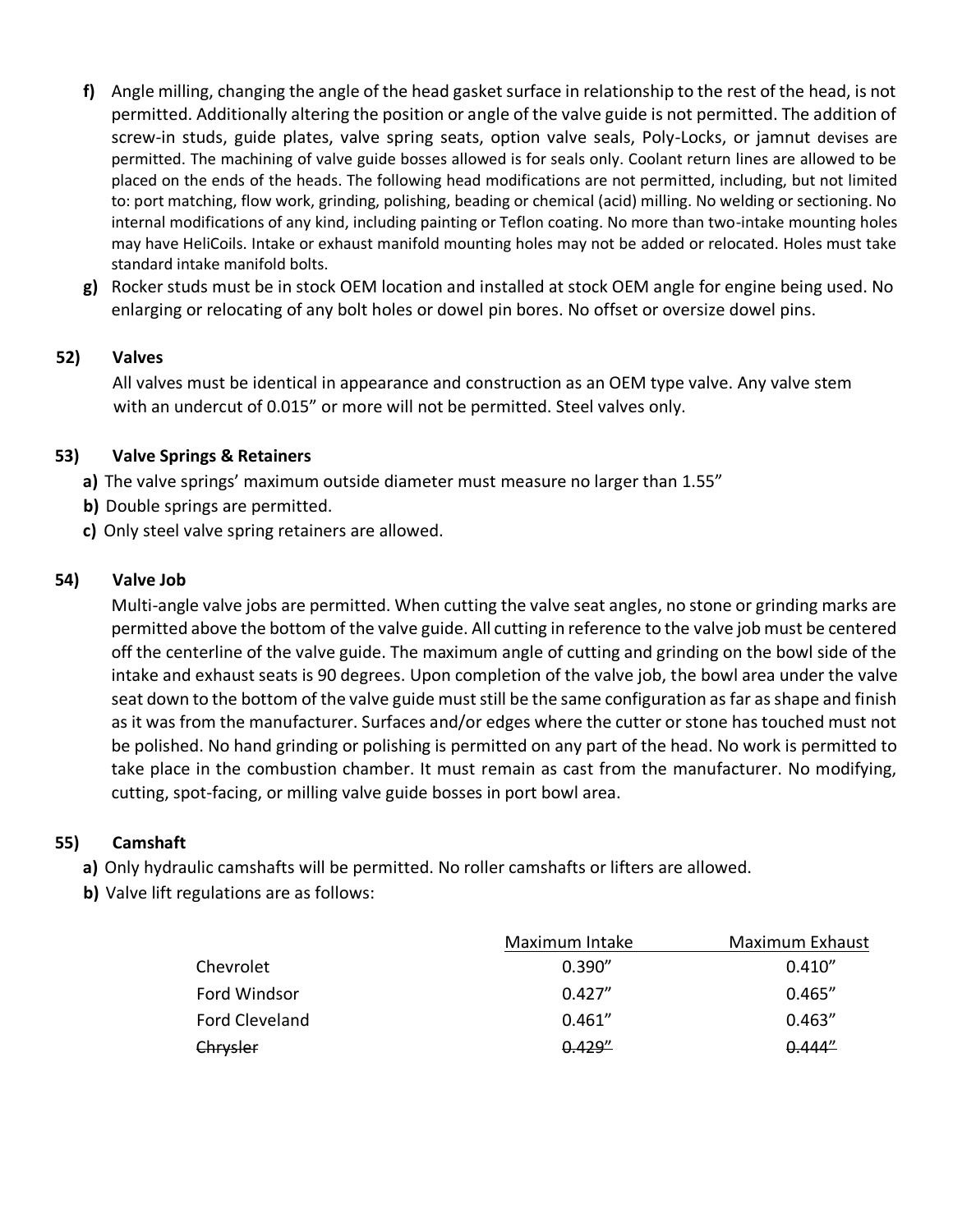**c)** Camshaft lift may be measured at the valve, rocker arm, or directly on the camshaft. It may not exceed the gross valve lift divided by the OEM-listed rocker arm ratio. Tolerance for camshafts will be + 0.005".

### **56) Timing Chain**

- **a)** Any timing chain and gears will be allowed. Gear drive or belt drive-type timing chains are not permitted.
- **b)** Degree buttons and offset crank keys will be allowed.

### **57) Lifters**

Only stock diameter hydraulic lifters will be permitted. No Rhodes or other variable duration lifters. Hydraulic lifters must be operative and pass a leak down test. A maximum of two lifter bore sleeves (bushings) will be allowed for block repair.

### **58) Rocker Arms & Push Rods**

- **a)** Stock rocker arms and aftermarket roller rockers are allowed. The rocker arms must maintain stock ratio.
- **b)** Guide plates are allowed.
- **c)** General Motors must use 1.50 ratio rocker arms.
- **d)** Push rods must be magnetic steel and stock diameter. Length may be + or 0.100" from stock dimension.

#### **59) Intake Manifold**

Only the latest Edelbrock Performer intake, with the Edelbrock-applied American Flag, allowed. A stock, track-supplied intake, including gaskets, must fit the engine. The intake must remain as manufactured. No alterations, adding bolt holes, painting, or coating of the intake will be permitted. The approved part numbers are as follows:

| Chevrolet | 2101                   |
|-----------|------------------------|
| Ford      | 2181, 2665, 2750, 2121 |
| Chrysler  | 7176                   |

*Note: Thompson Speedway, at any time, reserves the right to confiscate a competitor's intake manifold and require them to compete with a stock manifold provided by Thompson. A failure to comply will result in penalties.*

## **60) Crate Engine and General Engine Carburetor**

- **a)** Holley two-barrel model #4412 carburetor may be used for GM crate 602 and must be used on the general engine. The body, base plate, metering block, and bowl must be a standard Holley 4412 part. HP parts are not permitted. Carburetors and/or carburetor components machined from billet materials are not permitted.
- **b)** OEM type gaskets, jets and power valve must be used.
- **c)** The diameter of every hole in the carburetor must pass the standard Thompson Speedway pin and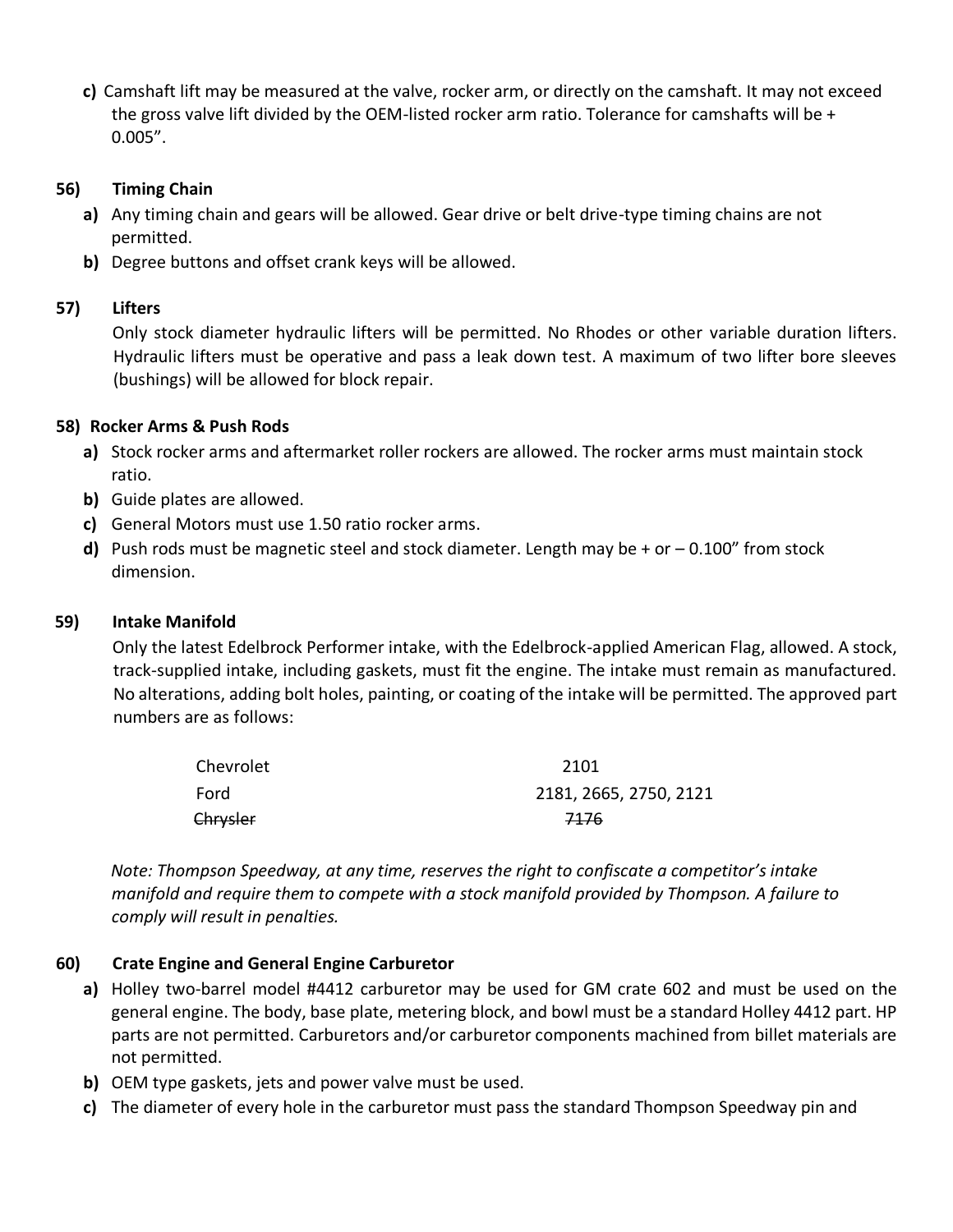tooling gauges as part of our routine inspection process.

- **d)** The only changes that will be allowed are as follows:
	- i) The choke plate and shaft may be removed, but must be permanently sealed.
	- ii) Throttle plate screws may be trimmed flush with the shaft.
- **e)** Body of carburetor and metering block: No polishing, grinding or reshaping of any part. Drilling of additional holes or plugging holes is not permitted.
- **f)** Choke horn may not be removed.
- **g)** Boosters may not be changed. Size or shape must not be altered. Height must remain standard.
- **h)** Venturi area must not be altered in any manner. Casting ring must not be removed.
- **i)** Alterations to allow additional air to be picked up below the opening of the venturi such as altered gaskets, base plates, and drilling holes into the carburetor will not be permitted.
- **j)** Base plate must not be altered in shape or size.
- **k)** The stock Holley 4412 or Stainless Steel Holley part #346 butterflies must be used. They may not be thinned or tapered. The Butterflies must remain as manufactured, and must maintain the Holley production tolerance thickness of .0438" to .0398". Idle holes may be drilled in butterflies. Screw ends may be cut even with the shaft but screw heads must remain standard.
- **l)** Throttle shaft must remain standard and must not be thinned or cut in any manner.
- **m)** GM crate 602 optional 4 bbl. carburetor:
	- i) The Holley 650 cfm four-barrel P/N 80541 carburetor must be used. Polishing, grinding, resizing or reshaping of any part or orifice is not permitted.

ii) The body, base plate, metering blocks, and bowls must be a standard Holley 80541. HP parts are not permitted. OEM type gaskets, jets and power valves must be used.

iii) The diameter of every hole in carburetor must pass the standard TSMP pin and tooling gauges as part of our routine tech process.

iv) Body of Carburetor and metering blocks: No polishing, grinding or reshaping of any part. Drilling of additional holes or plugging holes is not permitted.

v) The choke may be removed, but all screw holes must be permanently sealed. Choke Horn: Choke horn may not be removed.

vi) Boosters: Boosters may not be changed. Size or shape must not be altered. Height must remain standard.

vii) Venturi: Venturi area must not be altered in any manner. Casting ring must not be removed.

viii) Alterations to allow additional air to be picked up below the opening of the venturi such as altered gaskets, base plates and drilling holes into the carburetor will not be permitted.

ix) Base Plate: Base plate must not be altered in shape or size.

x) Butterflies: The stock Holley 80541 butterflies must be used. They may not be thinned or tapered. The Idle holes may be drilled in butterflies. Screw ends may be cut even with shaft but screw heads must remain standard.

xi) Shaft: Shaft must remain standard and must not be thinned or cut in any manner.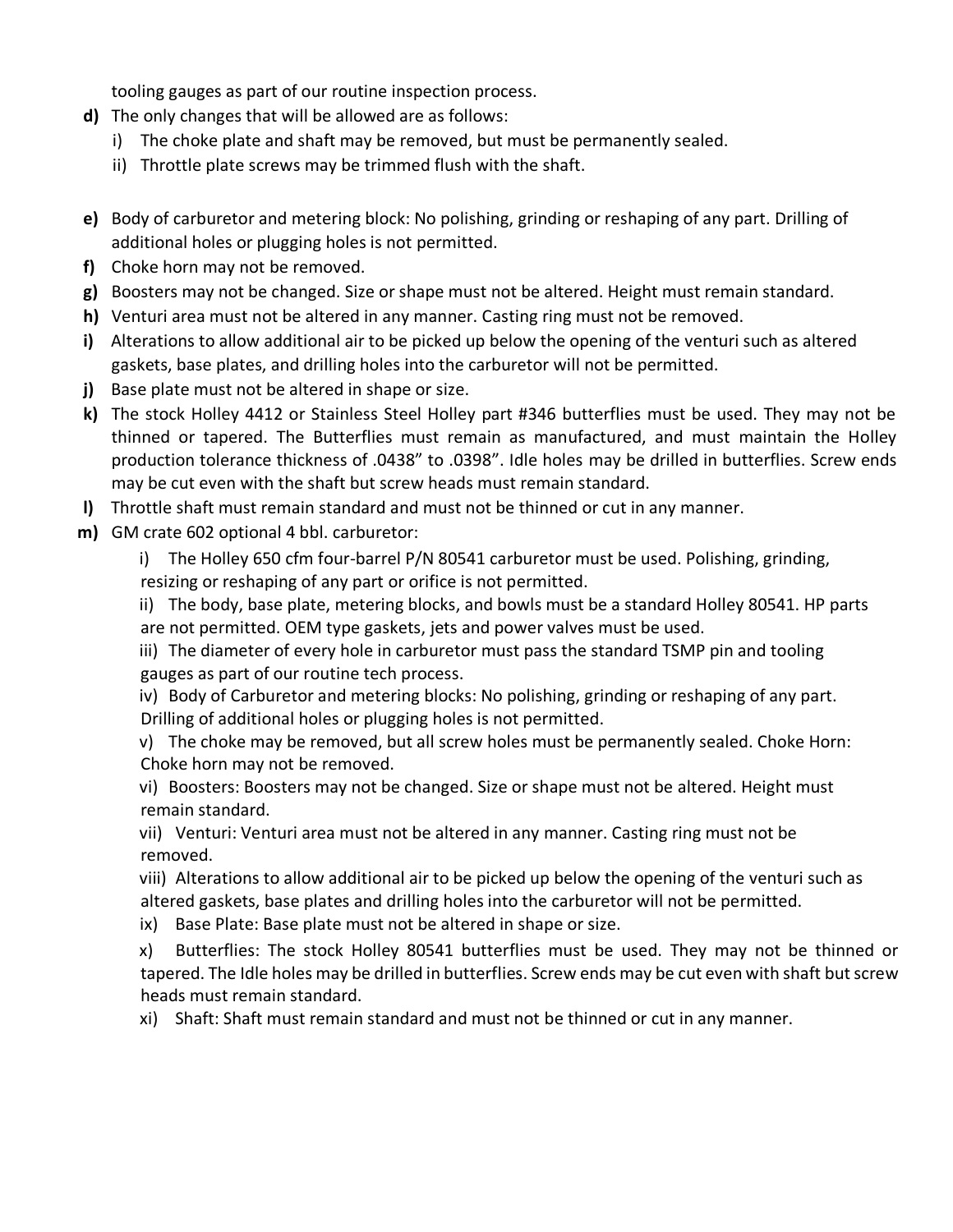# **61) Carburetor Spacer**

- **a)** One space/adapter, made of solid material, is allowed. Canton Part #85-065, and Canton Part #85- 060, are the only spacer/adapter permitted on "Open," and 602 two barrel carbureted engines. Maximum height of one (1) inch will be permitted. The HVH Super Sucker Spacer, part#SS4412-2AL may be used on the 602 Crate Engine Only.
- **b)** No wedge shape spacers/adapters will be allowed. Both the top and bottom surfaces must be parallel.
- **c)** Portholes must be vertical to the top and bottom. No modifications of any kind that direct or redirect air flow or allow additional air into the engine permitted. Only one 0.075" thick gasket per side of the spacer will be allowed. The spacer may not be stepped or undercut.
- **d)** No additional openings for air induction will be allowed.
- **e)** No spacer may be used on the 602 crate engine when a 4-barrel carburetor is used. Only one 0.075" thick gasket may be used to seal the carburetor to the intake manifold.

# **62) Air Cleaner/Filter**

- **a)** Only a round, dry paper, maximum four (4) inch high air filter element is allowed. The air cleaner top and bottom must be solid metal, measuring 12-14", matching the size of the air filter being used. The central hole in the air cleaner base may not have a lip of more than one (1) inch, as produced by the manufacturer. Engines using Holley 4412 carburetors may use R2C air cleaner base plate, part #AC10519. No spacers may be used between the carburetor and the air cleaner baseplate. One 0.100" inch baseplate gasket only.
- **b)** Air filter may not be sprayed or soaked with chemicals.
- **c)** No ducts, baffles or anything that may control airflow is allowed on, or in, the air cleaner assembly. All air entering the carburetor must pass through the air filter.
- **d)** No air boxes are permitted.
- **e)** A shield may be used on the front outer half of the element if it is on the element. Air cleaners must remain under the hood.
- **f)** All air cleaners are subject to Thompson Speedway approval.

# **63) Exhaust Manifolds**

- **a)** Only a stock OEM cast iron exhaust manifold is permitted. No modifications are allowed. No headers allowed.
- **b)** GM must use "log type" manifolds. No Chevy II, Vortec truck type, T/A, Ram Horn manifolds are permitted. Silver Seal part #6553 manifold adapter plate may be used on the right side exhaust manifold.
- **c)** For the 2021 season and beyond, open engines may use below spark plug exit manifolds on right side. Maximum outlet diameter 1-7/8" inch.
- **d)** Maximum exhaust pipe diameter is two and one-half (2 ½) inches. Exhaust pipes must exit six (6) inches behind the driver's seat and under the car. Both pipes may be located on the same side of the car. No crossover or "H pipes" allowed. Pipes must maintain a minimum of one (1) inch separation.
- **e)** Ford may use factory tubular exhaust manifolds.
- **f)** See "Crate Engine: Exhaust Manifold" section for additional, more specific rules for cars with a crate engine.
- **g)** GM may use over the top of spark plug truck exhaust manifolds. No truck exhaust manifolds from fuel injected or Vortec engines. Contact division inspector if you are unsure of your manifold application.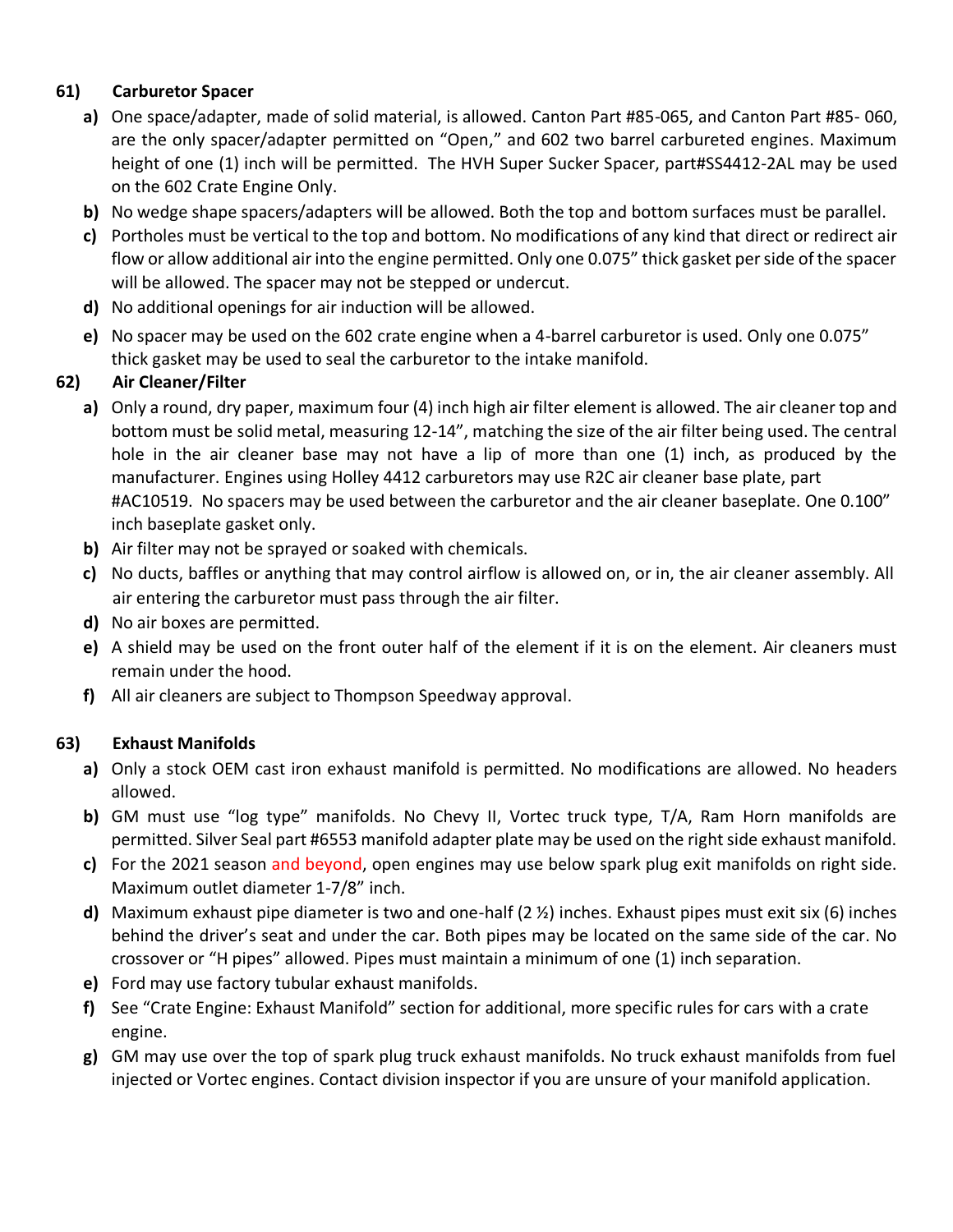### **64) Crate Engine: Exhaust Manifold, Header**

Crate engine may match the exhaust manifold port to the cylinder head. The maximum depth into the top of the exhaust manifold is 1½". The maximum depth into the bottom of the exhaust manifold is ½". No blending is permitted beyond these points. The remainder of the manifold must remain unaltered. The maximum exhaust manifold outlet diameter for crate motors is 2 1/2". Medieval Chassis part #MMXLT1-100 LT1 exhaust manifold adapter plates may be used. Crate engines using a 2 barrel Holley 4412 carburetor may use Schoenfeld 185 headers.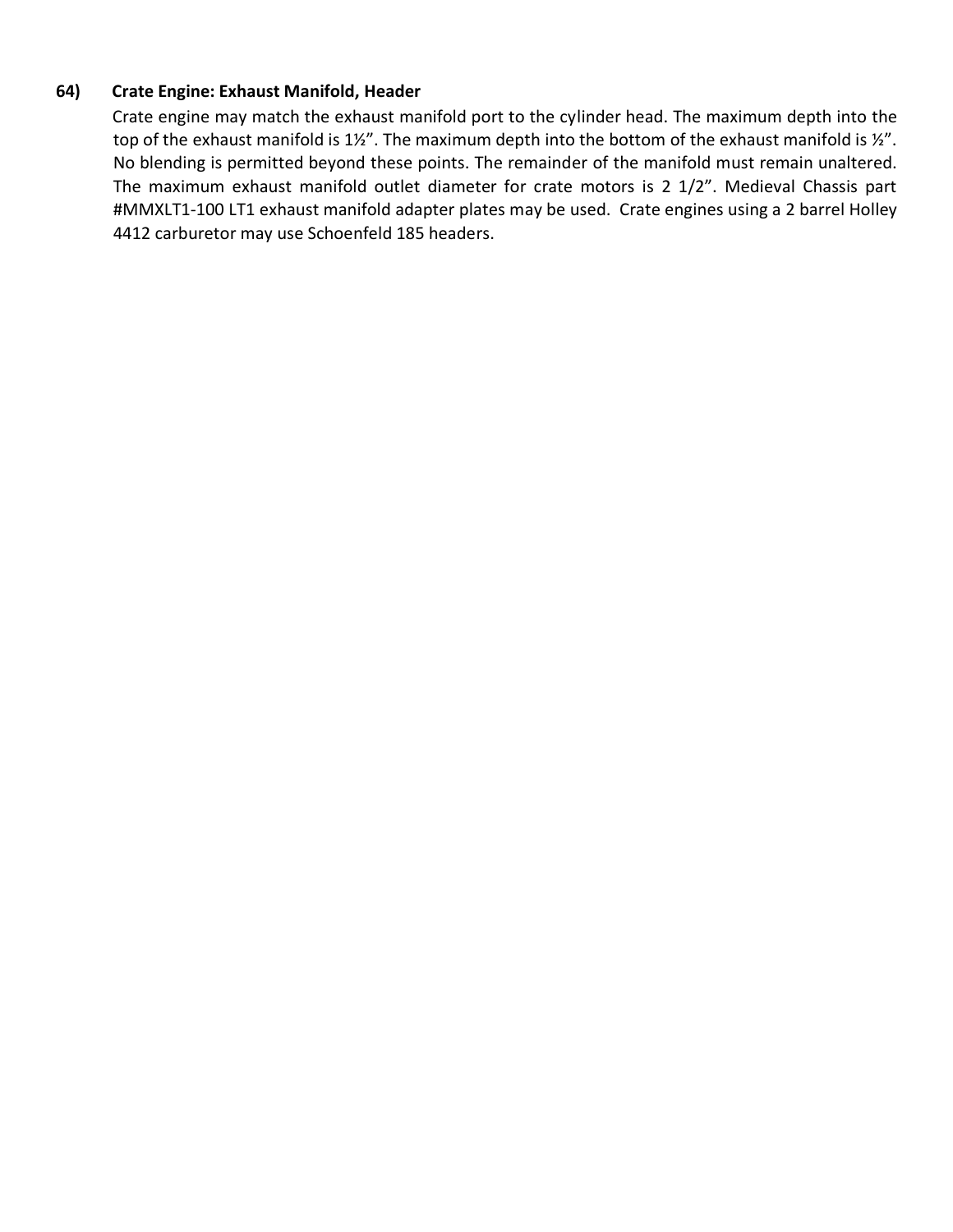## **65) Mufflers & Exhaust System**

- **a)** Mufflers are mandatory.
- **b)** Only one (1) muffler per exhaust pipe. The end of the muffler must be located six (6) inches from the end of the exhaust system. The last six (6) inches of the exhaust system must be turned down. The exhaust system must extend six (6) inches beyond the driver's seat and remain under the car. Both pipes may exit out the right side of the car. No merging of pipes.
- **c)** Mufflers must be removable for inspection.
- **d)** Muffler must remain complete with ends as manufactured.
- **e)** Check valve tubes are not allowed in any part of the muffler.
- **f)** Interior coatings are not permitted.
- **g)** The only mufflers legal for the exhaust system are Moroso Part #94050, Dynomax Part #24215 and Summit racing part# SUM-630853.
- **h)** Exterior coatings are not permitted. All other coatings including powder coatings are not permitted.
- **i)** The life expectancy for all mufflers is two years. Race teams are responsible for the condition of their mufflers. Mufflers found to have deteriorated baffles due to rust/rot will be treated the same as if they were modified. Your mufflers must be in good condition and have complete baffles.
- **j)** Exhaust system subject to approval by Thompson Speedway Officials.
- **k)** Exhaust system may only be fabricated with 2 ½" O.D. magnetic steel exhaust pipe. No flex pipe or stainless steel exhaust tubing may be used. Sections of the 2 ½" inch flex pipe may be used on exhaust. One per bank. Maximum length 2' feet per section. No heat wrap on the exhaust system or manifolds.

### **66) Ignition**

**a)** Only Stock OEM-type HEI distributors, using factory production firing order, are permitted, unless noted in letter b below. The firing order is as follows:

| GM <del>&amp; Chrysler</del> | $1 - 8 - 4 - 3 - 6 - 5 - 7 - 2$ |
|------------------------------|---------------------------------|
| Ford                         | $1 - 3 - 7 - 2 - 6 - 5 - 4 - 8$ |

- **b)** The only aftermarket distributors allowed are the Moroso (part # 72231) and the Performance Distributor (Part #127212).
- **c)** Only stock-type coils are permitted. GM must have the coil in the cap. No MSD or super coil-type coils.
- **d)** The only aftermarket part allowed in, or on, the complete distributor will be advance springs.
- **e)** Only stock-type coils are permitted. GM must have the coil in the cap. No MSD or super coil-type coils.
- **f)** The only aftermarket part allowed in, or on, the complete distributor will be advance springs.
- **g)** All crate engine ignition systems must be equipped with a working MSD rev limiter Part # 8727CT. Mounted to the engine side firewall, with all wiring visible. Maximum engine RPM must be set to 6400 RPM's. An advance lock kit may be installed in place of the OME advance assembly. Vacuum or centrifugal mechanisms.

*Note: Thompson Speedway, at any time, reserves the right to confiscate a competitor's ignition module and require them to compete with a stock component provided by Thompson. A failure to comply will result in penalties.*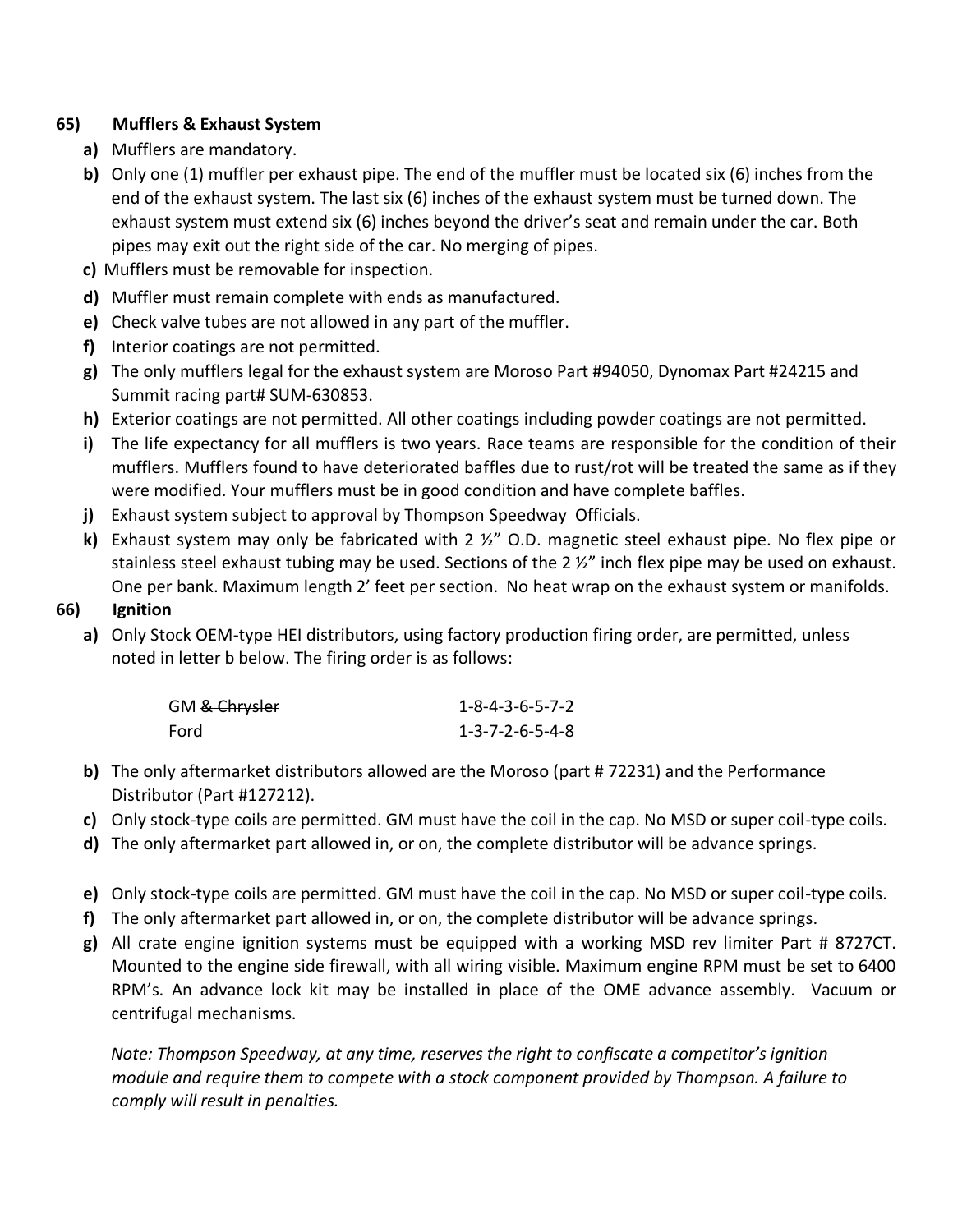# **67) Spark Plugs**

Spark plugs must match the type of head being used. The gasket-type head must use the gasket seat spark plug. The tapered-type head must use the tapered seat spark plug.

## **68) Battery**

- **a)** Only a single 12-volt OEM automotive type or an automotive type gel-battery is permitted.
- **b)** The battery must be located inside of the frame rails, forward of the rear end. The battery may not be inside the driver's compartment. The battery and/or box may not extend below the frame rails where it is mounted. Battery must be held in place with a metal cross bar and two threaded rods, welded or bolted to chassis or roll cage.
- **c)** The positive cable of the battery must be inside of the frame rails.

# **69) Engine Cooling System**

Radiators must remain in the stock OEM location. All cars must be equipped with a minimum one

(1) gallon overflow container. Only water or Water Wetter-type additives may be used in the cooling systems. No antifreeze allowed.

## **70) Water Pump**

- **a)** Only stock OEM water pumps are allowed.
- **b)** The Chevrolet must use the stock steel water pump; no aluminum or aftermarket.

## **71) Radiator Fan**

An electric radiator fan is permitted.

## **72) Fuel Pump**

One mechanical, stock-type diaphragm pump is permitted in the stock location.

## **73) Fuel Shut Off Valve**

- **a)** A ¼-turn fuel shut off valve is required in the fuel line.
- **b)** The fuel shut off valve's ON and OFF positions must be clearly labeled.
- **c)** The valve must be open when the handle is aiming front to back, and the valve must be closed when the handle is aiming left to right.
- **d)** No fuel shut offs permitted on the driver's side. The valve must be easily accessible to emergency workers.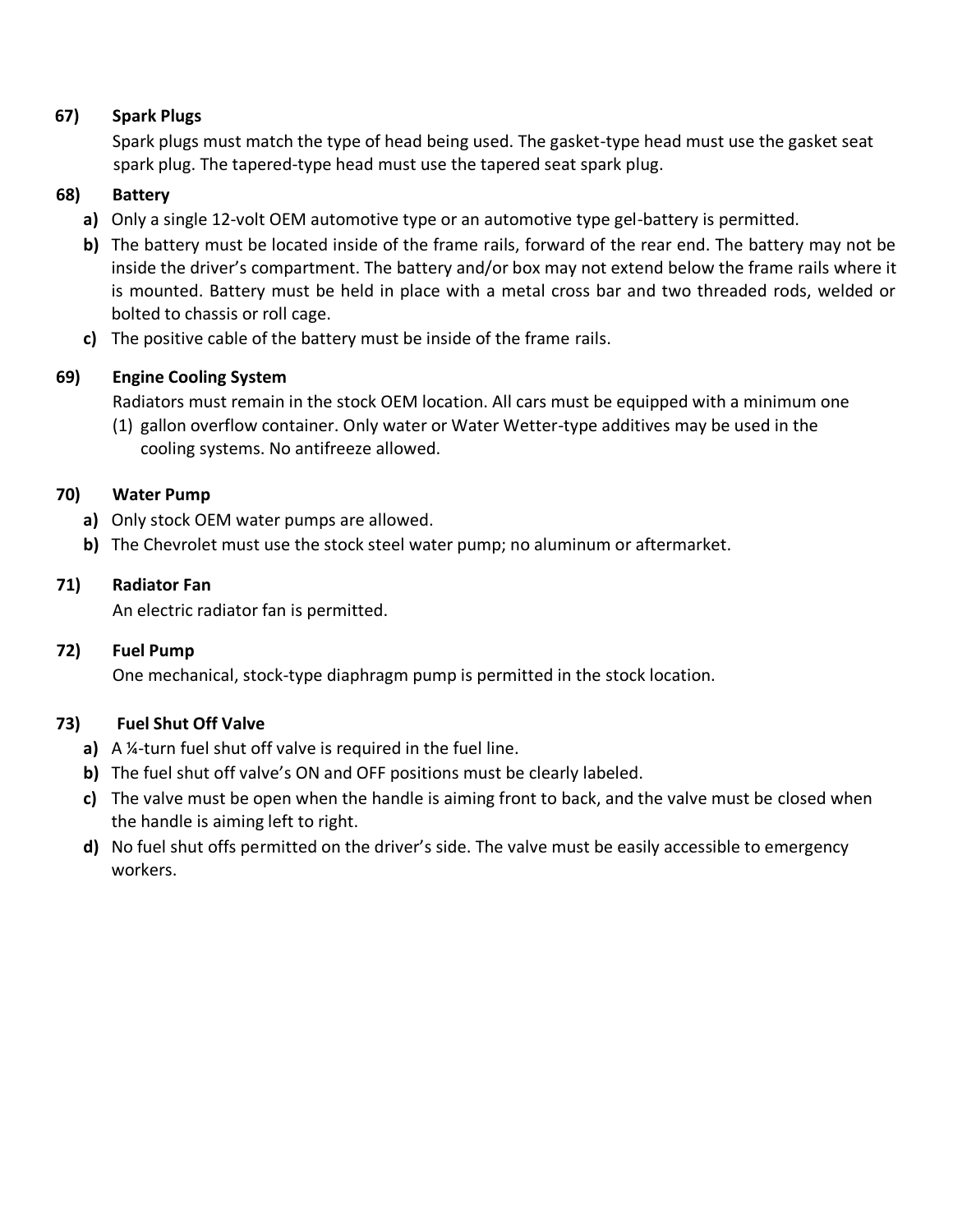# **74) Fuel Specifications**

- **a)** Sunoco Race Fuel 260GTX and 93 octane Super Unleaded automotive pump gasoline are the only fuels permitted in the Limited Sportsman Division. The 93 octane Super Unleaded automotive pump gasoline must be purchased from a retail outlet and must contain a minimum of 7 percent and a maximum of 10 percent of ethanol. The use of an additives or catalysts is not permitted. These two fuels may be mixed together.
- **b)** Thompson Speedway Officials will take fuel samples as part of their normal inspection process.
- **c)** Icing or cooling of the fuel system is not permitted in the garage, pit or paddock areas.
- **d)** Nothing may be placed in the fuel line except a standard fuel filter. The use of any type of fuel catalyst or other fuel-altering device is prohibited.

# **75) Radiator Fan**

The radiator fan must be electric.

# **76) Bell Housing**

The blow shield must be fully-enclosed, commercially manufactured, and 100% steel.

# **77) Clutch & Flywheel**

- **a)** The clutch and pressure plate must be stock OEM steel. No modifications of any kind are permitted. The minimum diameter for the clutch and the pressure plate is 10.4".
- **b)** Any steel flywheel for the make and model of the car may be used. It must have come with a 10.4" or larger clutch and pressure plate.
- **c)** Minimum weights are as follows:
	- i) Flywheel: 20 lbs.
	- ii) Pressure Plate: 13 lbs.
	- iii) Clutch Disc: 2.5 lbs.
- **d)** Fords must comply with the following regulations:

i) The flywheel must be steel, have a Stock OEM part number, and weigh 20 lbs. ii) The clutch and pressure plate must be OEM steel. The minimum diameter is 10.0". . The minimum total weight for the clutch and pressure plate is 17.0 lbs.

**e)** See "Crate Engine: Clutch & Flywheel" section for additional, more specific rules for cars with a crate engine.

# **78) Crate Engine: Clutch & Flywheel**

The crate engine must use the GM flywheel (Part # 14088646), or aftermarket version of the OEM flywheel. Made of the same materials, design, and weight, and weigh at least 14.50 lbs.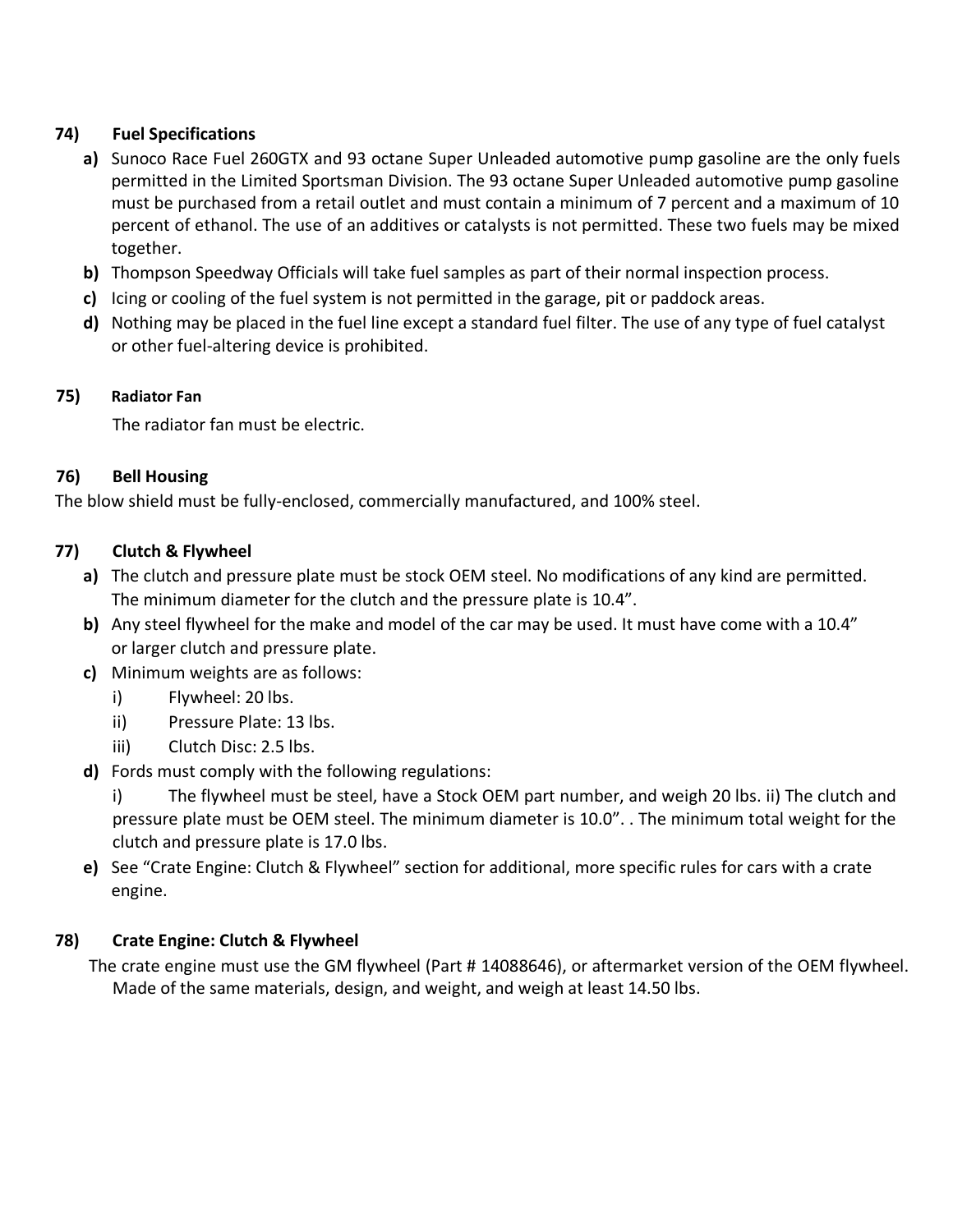## **79) Transmission**

- **a)** Only OEM production stock 3 & 4 speed transmissions will be permitted. All internal parts must be stock. Gear ratio must be of stock OEM production.
- **b)** Machining or lightening of any internal rotating or non-rotating parts including gears, shafts and case is not permitted. Gun drilled transmission shafts are not be permitted. Welding on any internal part is not permitted.
- **c)** Auxiliary, over or under drive transmissions are not permitted. High gear must have a ratio of 1 to 1 and no other gear may have a ratio closer than 1.35 to 1.
- **d)** Aluminum transmissions are permitted.
- **e)** Thermal coatings are not allowed. No REM machining or REM type processes allowed.
- **f)** Aftermarket stock-type shifters are allowed.

# **80) Rear Ends**

- **a)** Rear ends must be stock OEM. Stock tread width must be maintained.
- **b)** Differential may be open or locked using a mini spool or conventional spool. No limited slip or locker carriers allowed.
- **c)** Thermal coatings are not allowed.
- **d)** GM must use a seven and one-half (7 ½) inch rear end assembly. For the 2020 season and beyond. A steel Ford 9" inch housing and differential may be used. Dimensionally equivalent to the GM 7.5 axle assembly. All shock and control arm mounts must be in the same location as the factory GM 7.5 axle assembly. Maximum width of the housing is 58" inches. No offset housings. No cambered housings. No full floating hubs. Racing axles may be used, 28 or 31 spline. OEM Ford type bolt in axles only. No lite weight gun drilled axles. Tube axle seals may be used. OEM cast iron Ford center section (chuck) with OEM Ford open differential only. No locking, welding, or binding of the spider and side gears. The only components that may be replaced in the center section (chuck) assembly with non OEM Ford parts are the ring and pinion, bearings, and thrust washers. No aluminum or billet steel components in the center section (chuck) assembly including the drive yoke. 4.56 to 1 is the maximum ratio that is allowed for the 2020 season. No REM finished or micro polished gears, bearings, or components. Any questions please contact the tech inspector. Beginning in 2021, Full floating hubs may be used on Ford 9" housings. No Aluminum hubs. No gun drilled axles.
- **e)** Ring and pinion gears may be changed.
- **f)** Aftermarket gears are permitted, but must be steel and the in the same design and of the same appearance as OEM. No REM machining or REM type processes allowed.

## **81) Ring and Pinion Ratio**

**a)** Maximum ring and pinion ratio is 4.56 to 1. REMOVED THIS RULE IN 2021 RULE BOOK.

# **82) Axle Shafts & Drive Shaft**

**a)** Solid steel, aftermarket axles are allowed. Axles must retain all stock dimensions.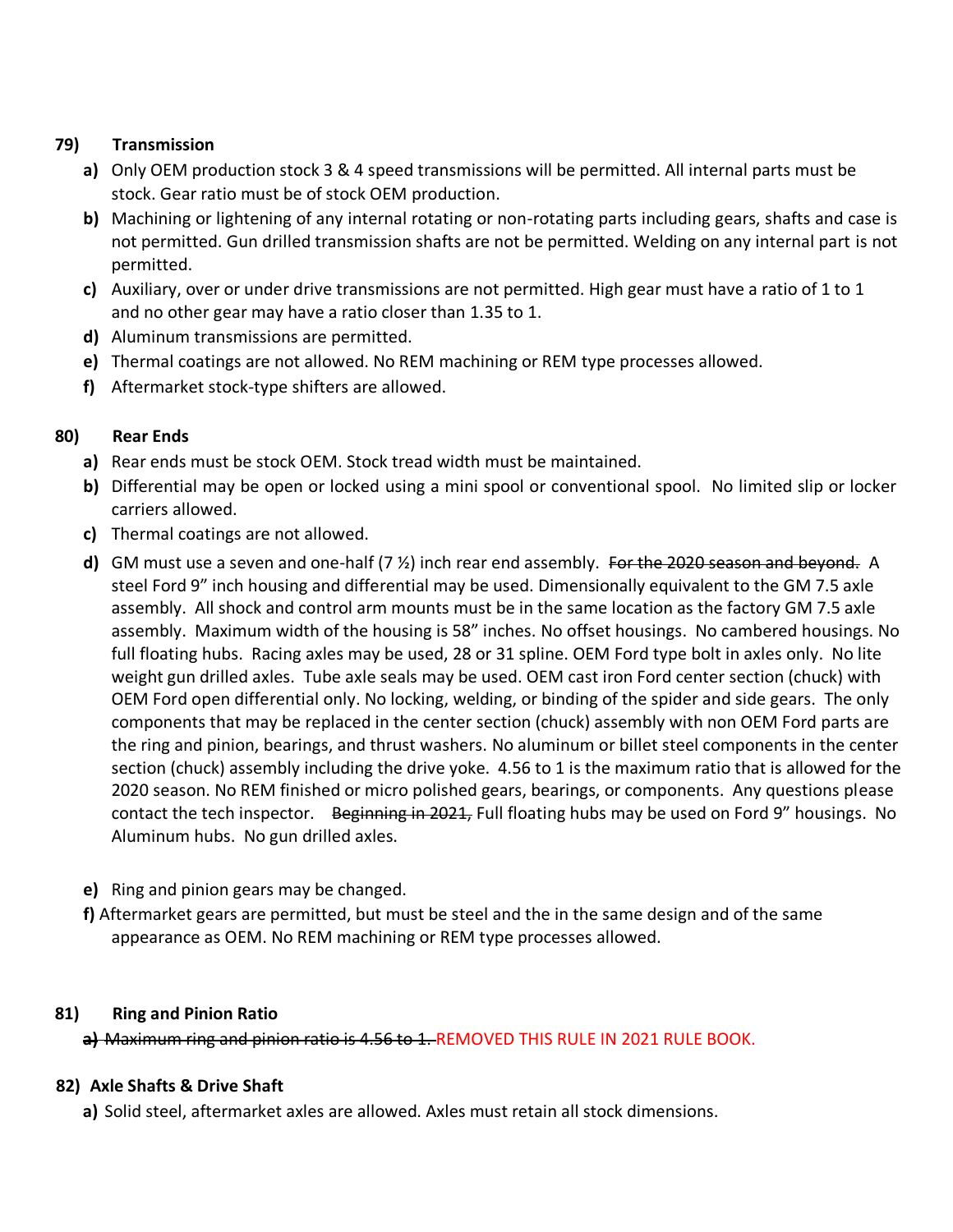**b)** C-clip eliminators are allowed.

**c)** A heavy duty axle must be used in the right rear.

**d)** Minimum drive shaft length is 50 3/8" inches. Minimum tube diameter is 2 ½" inches, outside diameter. Must be made with magnetic steel.

#### **For more information, please contact:**

Joe Delorimiere Divisional Inspector Cell: (860) 514-1713 [GRIP340@aol.com](mailto:GRIP340@aol.com)

oval@thompsonspeedway.com [www.thompsonspeedway.com](http://www.thompsonspeedway.com/)

# **Exhibit 1: Preferred Jack Stands**



**Exhibit 2: Transponder Mounting Location**

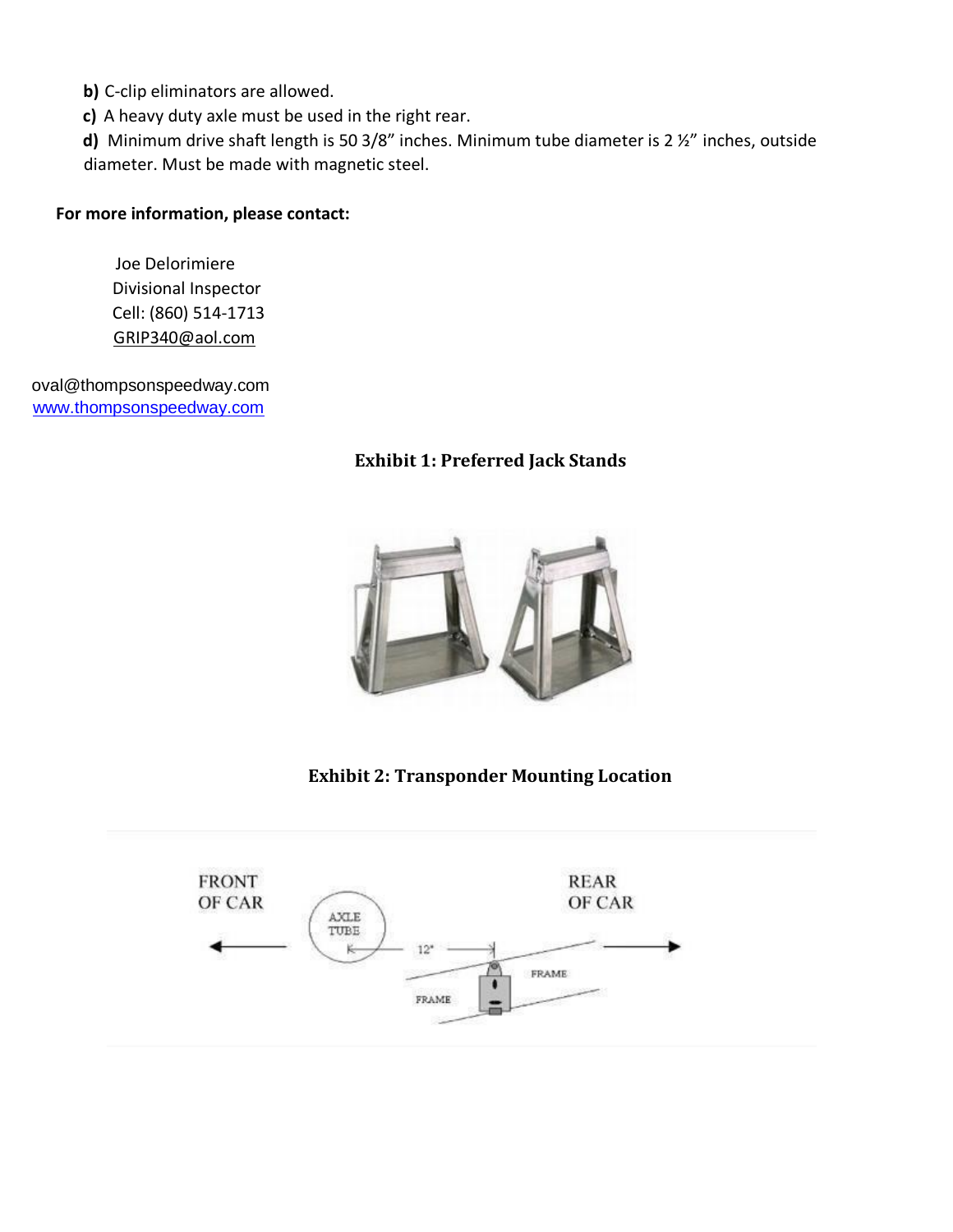

### **Exhibit 3: NASCAR Diagram**

**Exhibit 4: Halo Bar Safety Pla**